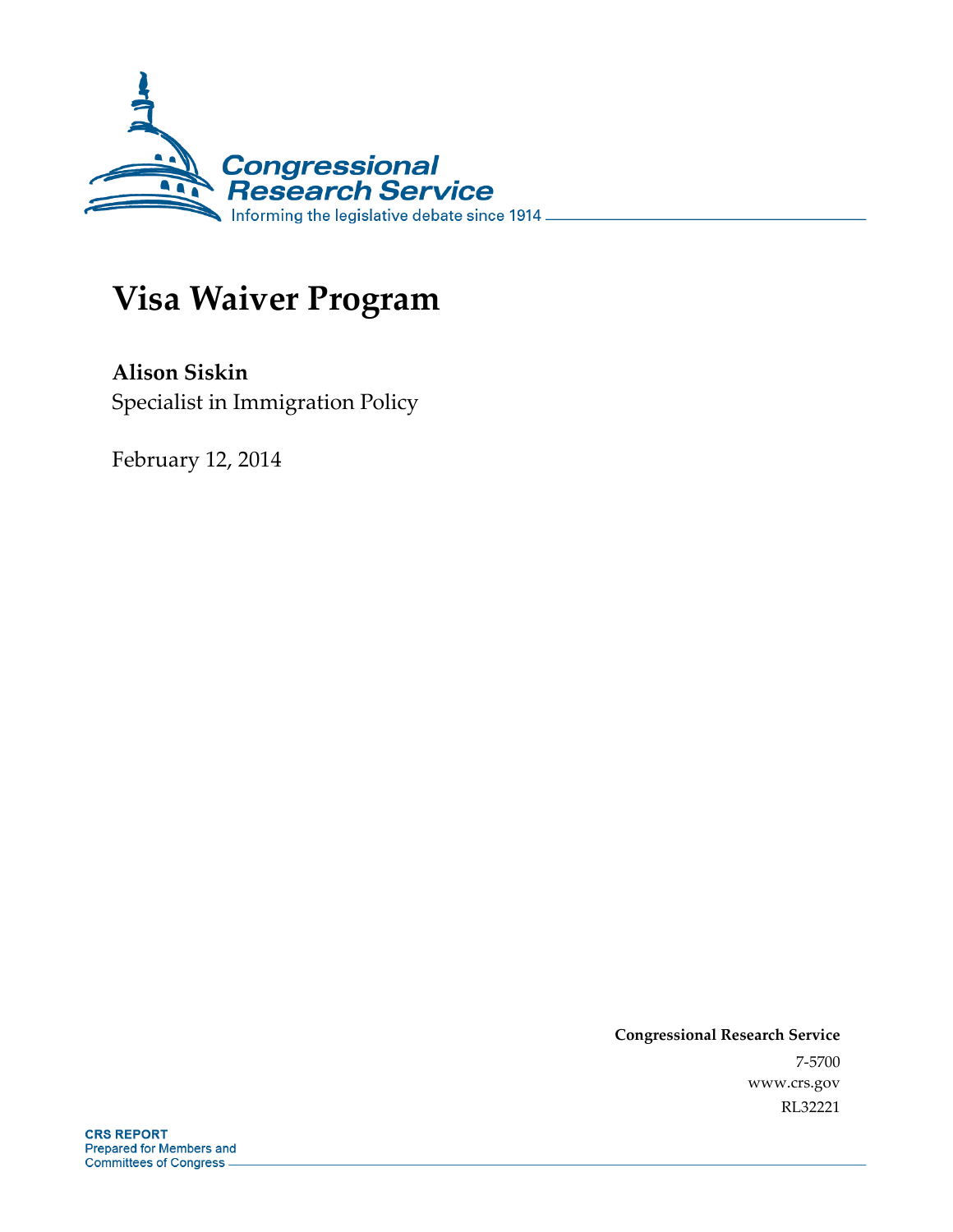## **Summary**

The visa waiver program (VWP) allows nationals from certain countries to enter the United States as temporary visitors (nonimmigrants) for business or pleasure without first obtaining a visa from a U.S. consulate abroad. Temporary visitors for business or pleasure from non-VWP countries must obtain a visa from Department of State (DOS) officers at a consular post abroad before coming to the United States. Concerns have been raised about the ability of terrorists to enter the United States under the VWP, because the VWP bypasses the first step by which foreign visitors are screened for admissibility to enter the United States. Nonetheless, there is interest in the VWP as a mechanism to promote tourism and commerce. In addition to increasing tourism, the inclusion of countries in the VWP may help foster positive relations between the United States and those countries, facilitate information sharing, and ease consular office workloads abroad. As of January 2014, 37 countries participate in the VWP.

In FY2012, there were 19.1 million visitors who entered the United States under this program, constituting 40% of all overseas visitors. To qualify for the VWP, statute specifies that a country must offer reciprocal privileges to U.S. citizens; have had a nonimmigrant refusal rate of less than 3% for the previous year; issue their nationals machine-readable passports that incorporate *biometric identifiers;* certify that it is developing a program to issue tamper-resident, machinereadable visa documents that incorporate biometric identifiers which are verifiable at the country's port of entry; and not compromise the law enforcement or security interests of the United States by its inclusion in the program. Countries can be terminated from the VWP if an emergency occurs that threatens the United States' security or immigration interests.

All aliens entering under the VWP must present machine-readable passports. In addition, passports issued between October 26, 2005, and October 25, 2006, must have a digitized photo on the data page, while passports issued after October 25, 2006, must contain electronic data chips (e-passports). Under DHS regulations, travelers who seek to enter the United States through the VWP are subject to the biometric requirements of the United States Visitor and Immigrant Status Indicator Technology (US-VISIT) program. In addition, aliens entering under the VWP must get an approval from the Electronic System for Travel Authorization (ESTA), a web-based system that checks the alien's information against relevant law enforcement and security databases, before they can board a plane to the United States. ESTA became operational for all VWP countries on January 12, 2009.

Under statute, the Secretary of the Department of Homeland Security (DHS) has the authority to waive the nonimmigrant refusal rate requirement, provided certain conditions are met. The waiver became available in October 2008; however, it was suspended on July 1, 2009, because DHS has not implemented an air-exit system that incorporates biometric identifiers. The waiver will not be available until such a system is implemented, and it is unknown when and if a biometric exit system will be implemented. In 2008, eight countries were added to the VWP who needed the nonimmigrant refusal rate waiver to be part of the program. There are other countries (e.g., Israel, Poland, Romania) that have expressed interest in being a part of the VWP who would need a waiver of the nonimmigrant refusal rate.

Legislation has been introduced in the  $113<sup>th</sup>$  Congress that would reinstate the waiver authority and make other changes to the VWP, such as allowing DHS to use overstay rates to determine program eligibility (e.g., H.R. 15, H.R. 490, H.R. 1354, S. 223, S. 744). Other bills would allow Hong Kong to be considered a country for the purpose of being eligible for the VWP (e.g., H.R. 1923, S. 266, S. 703), waive the nonimmigrant refusal rate requirement for Israel (e.g., H.R. 300, S. 266, S. 462), and create a new visa waiver program for the U.S. Virgin Islands (H.R. 1966).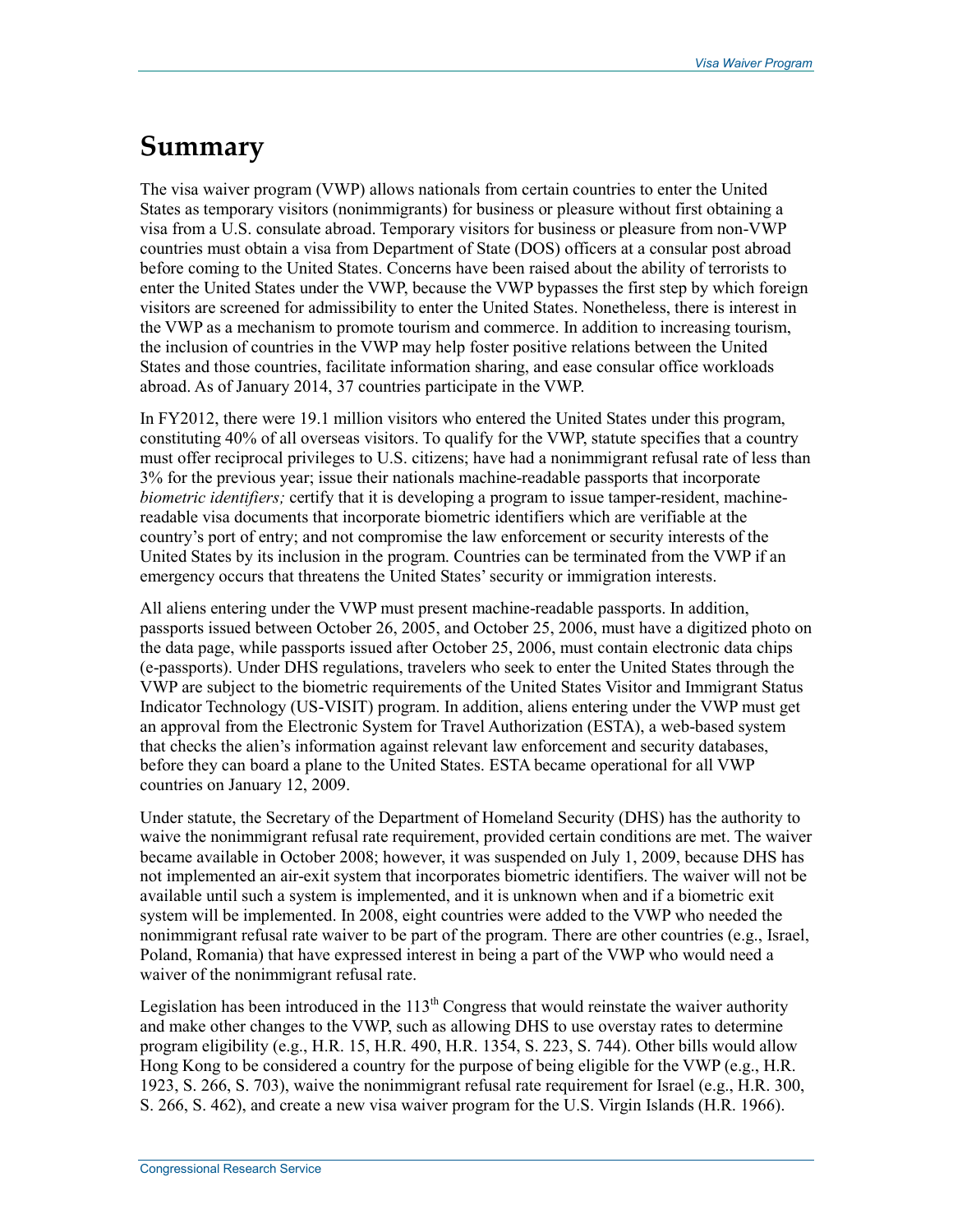# **Contents**

### Figures

| Figure 1. Number of Entrants under the VWP for FY2003-FY2012, and Percentage of |  |
|---------------------------------------------------------------------------------|--|
|                                                                                 |  |

# Appendixes

|--|--|

### Contacts

|--|--|--|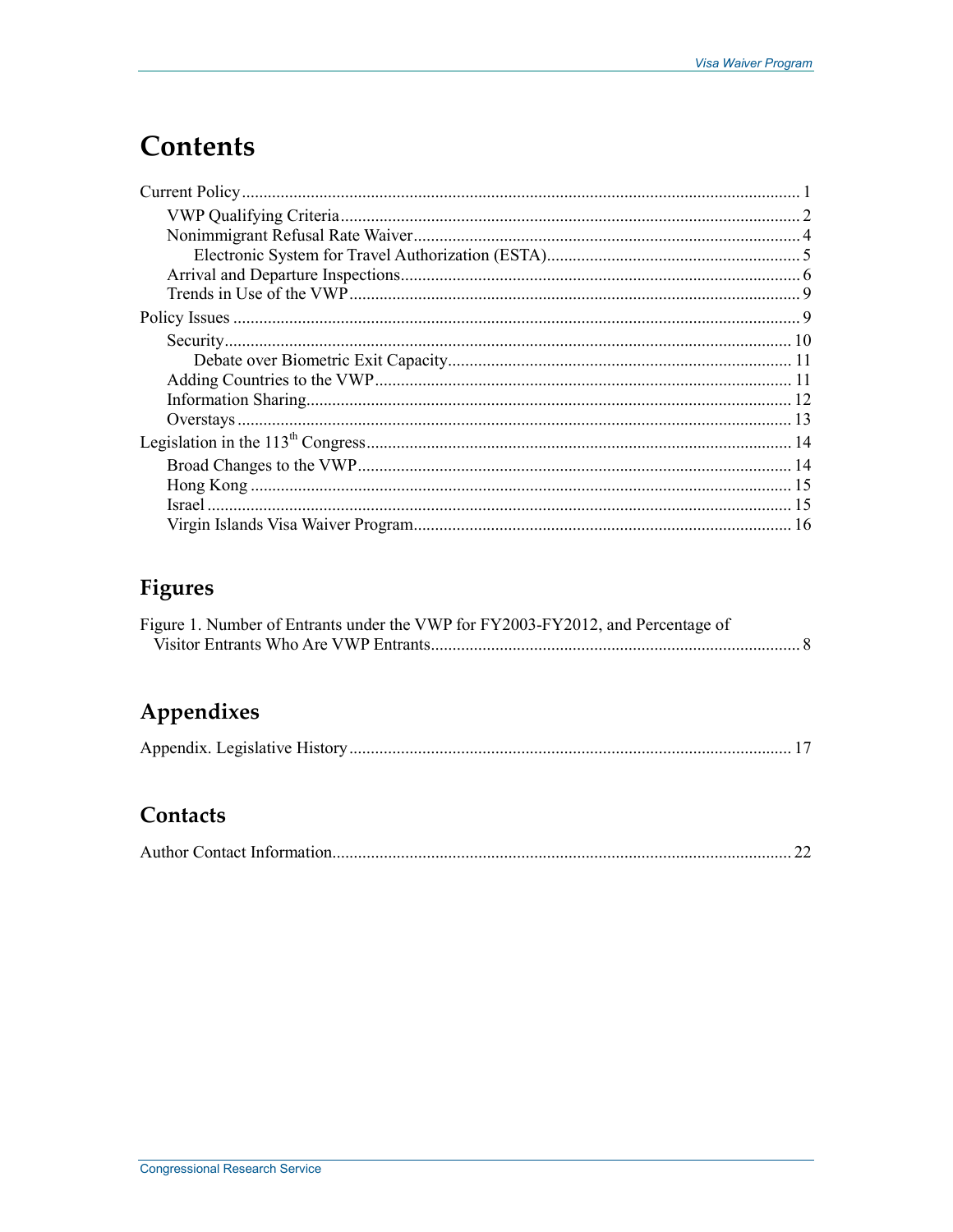## **Current Policy**

In general, temporary foreign visitors for business or pleasure from most countries must obtain a "B" nonimmigrant visa<sup>1</sup> from Department of State (DOS) offices at a consular post abroad before coming to the United States.<sup>2</sup> Personal interviews are generally required, and consular officers use the Consular Consolidated Database (CCD) to screen visa applicants. In addition to indicating the outcome of any prior visa application of the alien in the CCD, the system links with other databases to flag problems that may make the alien ineligible for a visa under the so-called "grounds for inadmissibility" of the Immigration and Nationality Act (INA), which include criminal, terrorist, and public health grounds for exclusion. Consular officers are required to check the background of all aliens in the "lookout" databases, including the Consular Lookout and Support System (CLASS) and TIPOFF databases.<sup>3</sup>

Under the visa waiver program (VWP), the Secretary of Homeland Security, $4$  in consultation with the Secretary of State, may waive the "B" nonimmigrant visa requirement for aliens traveling from certain countries as temporary visitors for business or pleasure (tourists). Nationals from participating countries must use the web-based Electronic System for Travel Authorization (ESTA) to get an approved electronic travel authorization before embarking to the United States, and are admitted into the United States for up to 90 days.<sup>5</sup> The VWP constitutes one of a few exceptions under the Immigration and Nationality Act (INA) in which foreign nationals are admitted into the United States without a valid visa. As of January 2014, 37 countries participate in the VWP.

#### **Visa Waiver Program Countries (as of January 2014)**

Andorra, Australia, Austria, Belgium, Brunei, Czech Republic, Denmark, Estonia, Finland, France, Germany, Greece, Hungary, Iceland, Ireland, Italy, Japan, Latvia, Liechtenstein, Lithuania, Luxembourg, Monaco, Malta, the Netherlands, New Zealand, Norway, Portugal, San Marino, Singapore, Slovakia, Slovenia, South Korea, Spain, Sweden, Switzerland, Taiwan, and the United Kingdom.

Although the VWP eases the documentary requirements for nationals from participating countries, it has important restrictions. Aliens entering with a B visa may petition to extend their length of stay in the United States or may petition to change to another nonimmigrant or immigrant status. Aliens entering through the VWP are not permitted to extend their stays except

<sup>&</sup>lt;sup>1</sup> "B" visa refers to the subparagraph in the Immigration and Nationalization Act (INA  $\S 101(a)(15)(B)$ ).

<sup>&</sup>lt;sup>2</sup> To obtain a nonimmigrant visa, individuals submit written applications and undergo interviews and background checks. For more information on temporary admissions, see CRS Report RL31381, *U.S. Immigration Policy on Temporary Admissions*, by Ruth Ellen Wasem.

<sup>3</sup> For more information on visa issuances, see CRS Report RL31512, *Visa Issuances: Policy, Issues, and Legislation*, by Ruth Ellen Wasem.

<sup>&</sup>lt;sup>4</sup> The Secretary of Homeland Security administers the VWP program. Section 402 of the Homeland Security Act of 2002 (HSA; P.L. 107-296), signed into law on November 25, 2002, states: "The Secretary [of Homeland Security], acting through the Under Secretary for Border and Transportation Security, shall be responsible for the following: ... (4) Establishing and administering rules, ... governing the granting of visas or other forms of permission, including parole, to enter the United States to individuals who are not a citizen or an alien lawfully admitted for permanent residence in the United States."

<sup>&</sup>lt;sup>5</sup> ESTA became operational for all VWP countries on January 12, 2009.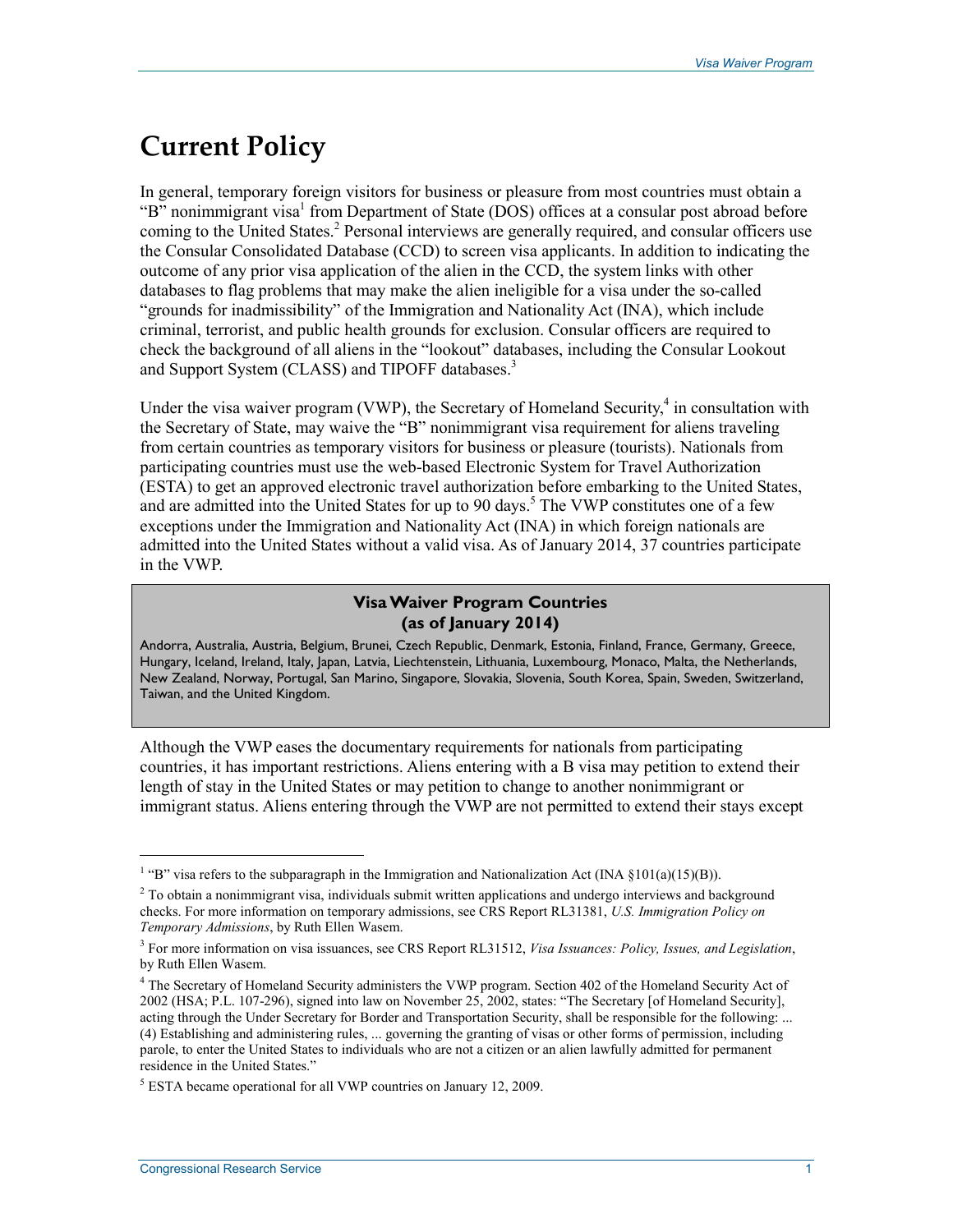for emergency reasons and then for only 30 days.<sup>6</sup> Additionally, with some limited exceptions, aliens entering through VWP are not permitted to adjust their immigration status. An alien entering through the VWP who violates the terms of admission becomes deportable without any judicial recourse or review (except in asylum cases).<sup>7</sup>

### **VWP Qualifying Criteria**

Currently, to qualify for the VWP a country must

- offer reciprocal privileges to United States citizens;
- have had a nonimmigrant refusal rate of less than 3% for the previous year or an average of no more than 2% over the past two fiscal years with neither year going above 2.5%;
- issue machine-readable passports (all aliens entering under the VWP must possess a machine-readable passport);
- certify that it has established a program to issue to its nationals machine-readable passports that are tamper-resistant and incorporate a biometric identifier (all passports issued after October 26, 2006, presented by aliens entering under the VWP have to be machine-readable and contain a biometric identifier);
- certify that it is developing a program to issue tamper-resident, machine-readable visa documents that incorporate biometric identifiers which are verifiable at the country's port of entry;
- enter into an agreement with the United States to report or make available through International Criminal Police Organization (INTERPOL)<sup>8</sup> information about the theft or loss of passports;<sup>9</sup>
- accept the repatriation of any citizen, former citizen, or national against whom a final order of removal is issued no later than three weeks after the order is issued;
- enter into an agreement with the United States to share information regarding whether a national of that country traveling to the United States represents a threat to U.S. security or welfare; and
- be determined, by the Secretary of Homeland Security, in consultation with the Secretary of State, not to compromise the law enforcement or security interests of the United States by its inclusion in the program.

<sup>&</sup>lt;sup>6</sup> This provision was amended by P.L. 106-406 to provide extended voluntary departure to nonimmigrants who enter under the VWP and require medical treatment.

 $7$  Foreign nationals seeking asylum must demonstrate a well-founded fear that if returned home they will be persecuted based on one of five characteristics: race, religion, nationality, membership in a particular social group, or political opinion. For more on asylum, see CRS Report R41753, *Asylum and "Credible Fear" Issues in U.S. Immigration Policy,* by Ruth Ellen Wasem.

<sup>&</sup>lt;sup>8</sup> INTERPOL is the world's largest international police organization, with 188 member countries. For more information on INTERPOL see, http://www.interpol.int/public/icpo/default.asp.

<sup>&</sup>lt;sup>9</sup> Prior to P.L. 110-53 (signed into law on August 3, 2007), VWP countries only had to certify that they were reporting thefts of blank passports.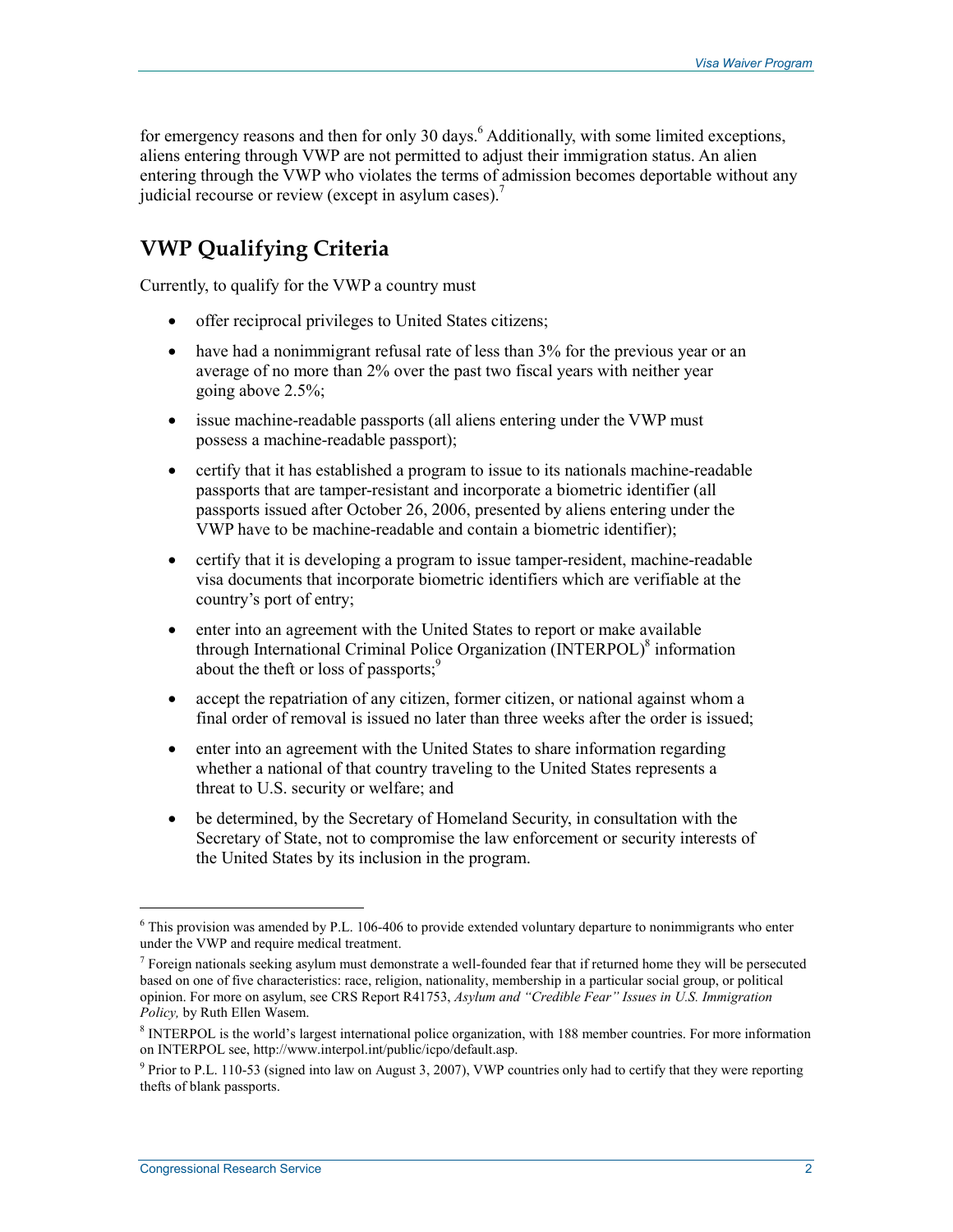Countries can be immediately terminated from the VWP if an emergency occurs in the country that the Secretary of Homeland Security in consultation with the Secretary of State determines threatens the law enforcement or security interest of the United States.<sup>10</sup> For example, because of Argentina's economic collapse in December  $2001$ ,<sup>11</sup> and the increase in the number of Argentine nationals attempting to use the VWP to enter the United States and remain illegally past the 90 day period of admission,<sup>12</sup> that country was removed from the VWP in February 2002.<sup>13</sup> Similarly, on April 15, 2003, Uruguay was terminated from the VWP because Uruguay's participation in the VWP was determined to be inconsistent with the U.S. interest in enforcing  $\frac{1}{2}$  immigration laws.<sup>14</sup> No country has been removed from the VWP since 2003.

Additionally, there is a probationary status for VWP countries that do not maintain a low visa "refusal" rate. Countries on probation are determined by a formula based on a disqualification rate of 2%-3.5%.<sup>15</sup> Probationary countries with a disqualification rate less than 2% over a period not to exceed three years may remain VWP countries.16 Countries may also be placed on probation if more time is necessary to determine whether the continued participation of the country in the VWP is in the security interest of the United States. For example, in April 2003, Belgium was placed on provisional status because of concerns about the integrity of nonmachine-readable Belgian passports and the reporting of lost or stolen passports.<sup>17</sup> DHS completed another country review of Belgium in 2005, and removed the country from probationary status. Belgium was the last country that was placed on probation.

<sup>&</sup>lt;sup>10</sup> An emergency is defined as (1) the overthrow of a democratically elected government; (2) war; (3) a severe breakdown in law and order in the country; (4) a severe economic collapse; and (5) any other extraordinary event in the program country where that country's participation could threaten the law enforcement or security interests of the United States. INA  $\S217(c)(5)(B)$ .

<sup>&</sup>lt;sup>11</sup> Beginning in December 2001, Argentina experienced a serious economic crisis, including defaulting on loans by foreign creditors, devaluation of its currency, and increased levels of unemployment and poverty. For more information on the financial collapse in Argentina see CRS Report RS21072, *The Financial Crisis in Argentina*, by J. F. Hornbeck.

 $12$  In addition, many Argentine nationals were trying to use the VWP to obtain entry to the United States solely for the purpose of proceeding to the Canadian border and pursuing an asylum claim in Canada. According to Citizenship and Immigration Canada, between 1999 and 2001, more than 2,500 Argentines filed refugee claims in Canada after transiting the United States under the VWP. *Federal Register*, February 21, 2002, vol. 67, no. 35, p. 7944.

<sup>&</sup>lt;sup>13</sup> While the number of Argentine nonimmigrant travelers to the United States declined between 1998 and 2000, the number of Argentines denied admission at the border and the number of interior apprehensions increased. The Department of Justice (DOJ) in consultation with DOS determined that Argentina's participation in the VWP was inconsistent with the United States' interest in enforcing its immigration laws. (The Department of Homeland Security did not exist in February 2002, and authority for the VWP resided with the Attorney General in the DOJ.) *Federal Register,* February 21, 2002, vol. 67, no. 35, pp. 7943-7945.

<sup>&</sup>lt;sup>14</sup> Between 2000 and 2003, Uruguay experienced a recession causing its citizens to enter under the VWP to live and work illegally in the United States. In 2002, Uruguayan nationals were two to three times more likely than all nonimmigrants on average to have been denied admission at the border. Uruguayan air arrivals had an apparent overstay rate more than twice the rate of the average apparent overstay rate for all air arrival nonimmigrants. *Federal Register*, March 7, 2003, vol. 68, no. 45, pp. 10954-10957.

<sup>&</sup>lt;sup>15</sup> "Disqualification rate" is defined as the percentage of nationals from a country who applied for admission as a nonimmigrant who either violated the terms of the nonimmigrant visa, who were excluded from admission or who withdrew their application for admission as a nonimmigrant.

<sup>&</sup>lt;sup>16</sup> The Illegal Immigration Reform and Immigrant Responsibility Act of 1996 (P.L. 104-208).

<sup>17</sup> *Federal Register*, March 7, 2003, vol. 68, no. 45, pp. 10954-10957.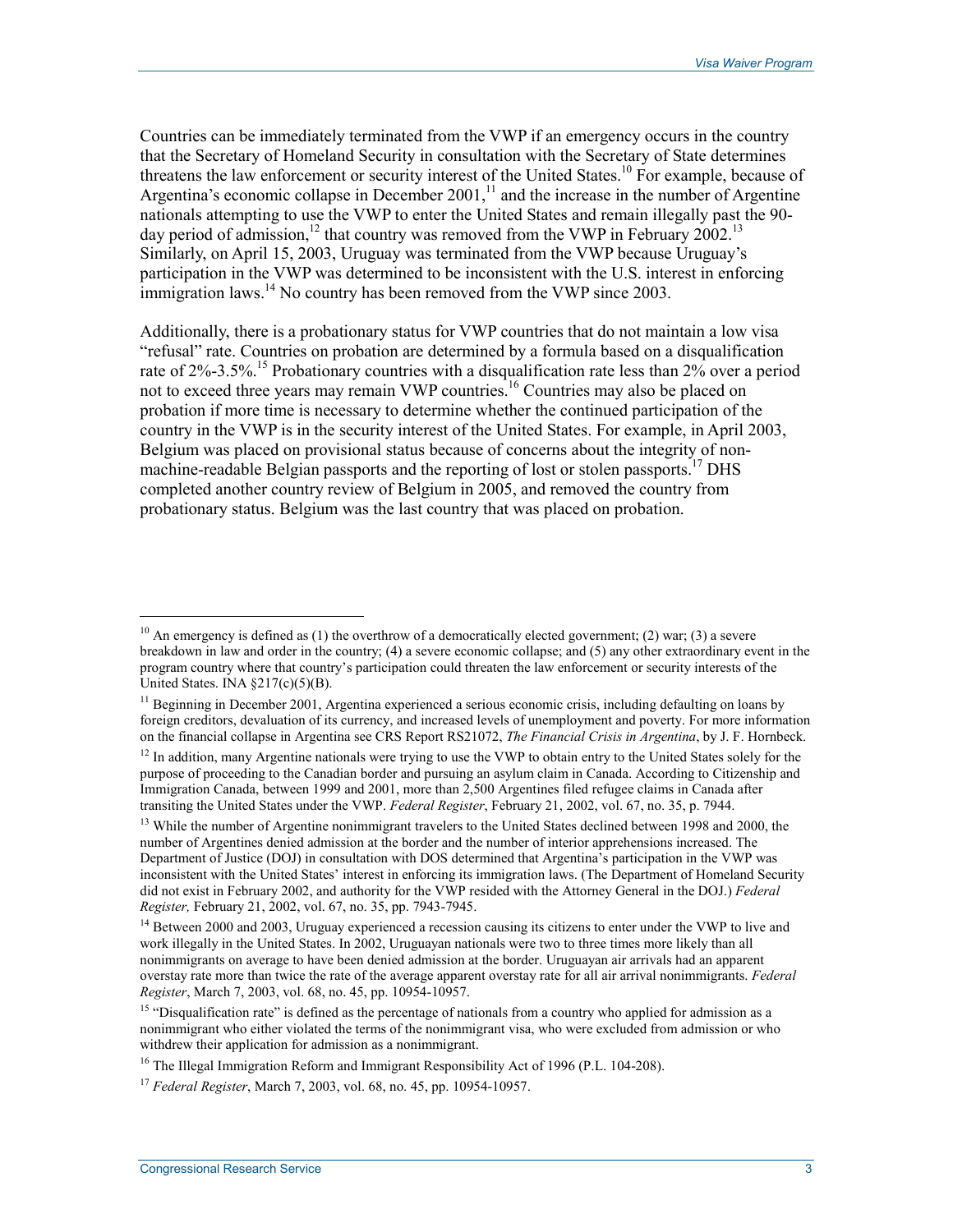#### **Nonimmigrant Refusal Rate Waiver**

Section 711 of the Implementing Recommendations of the 9/11 Commission Act of 2007 (P.L.  $110-53$ <sup>18</sup> allows the Secretary of DHS, in consultation with the Secretary of DOS, to waive the nonimmigrant refusal rate requirement for admission to the VWP after the Secretary of DHS certifies to Congress that

- an air exit system is in place that can verify the departure of not less than 97% of foreign nationals that exit through U.S. airports, $19$  and
- the electronic travel authorization system (ESTA discussed below) is operational.<sup>20</sup>

The waiver became available in October 2008, and was suspended on July 1, 2009. Under statute, the Secretary of DHS's authority to waive the nonimmigrant refusal rate has been suspended until the air exit system is able to match an alien's biometric information with relevant watch lists and manifest information. It is unclear when DHS will implement an exit system with the specified biometric capacity. $21$ 

To participate in the program, a country that receives a refusal rate waiver also has to

- meet all the security requirements of the program;
- be determined by the Secretary of DHS to have a totality of security risk mitigation measures that provide assurances that the country's participation in the program would not compromise U.S. law enforcement and security interests, or the enforcement of U.S. immigration laws;
- have had a sustained reduction in visa refusal rates, and have existing conditions for the rates to continue to decline;
- have cooperated with the United States on counterterrorism initiatives and information sharing before the date of its designation, and be expected to continue such cooperation; and

<sup>&</sup>lt;sup>18</sup> P.L. 110-53 (H.R. 1), signed into law on August 3, 2007. For more details on the changes to the VWP in this act, see **Appendix**, "Legislative History."

<sup>&</sup>lt;sup>19</sup> There was disagreement between some critics and DHS regarding exactly what needed to be verified. Some contend that Congressional intent was to have a functional entry-exit system that would be able to match arrival and departure records and know which aliens failed to depart from the United States rather than just matching the entry records with the records of those who were known to have departed from the United States. For example, see S. 203 introduced in the 111<sup>th</sup> Congress, which attempted to clarify the language in this provision. U.S. Congress, Senate Committee on Judiciary, Subcommittee on Terrorism, Technology and Homeland Security, *The Visa Waiver Program: Mitigating Risks to Ensure Safety to All Americans*, 110th Cong., 2nd sess., September 24, 2008.

<sup>&</sup>lt;sup>20</sup> DHS determined that the law permitted it to utilize the waiver when ESTA was functional but before it was mandatory for all VWP travelers. Critics did not agree with this interpretation and thought that ESTA should have been mandatory for all VWP travelers before new countries were admitted to the program. When the new countries entered the program, their citizens were required to use ESTA before travelling to the United States. U.S. Government Accountability Office, *Visa Waiver Program: Actions Are Needed to Improve Management of the Expansion Process, and to Assess and Mitigate Program Risks,* GAO-08-967, September 2008. *(Hereafter GAO, Visa Waiver Program: Actions Are Needed to Improve Management of the Expansion Process, and to Assess and Mitigate Program Risks.)*

<sup>&</sup>lt;sup>21</sup> U.S. Government Accountability Office, *Homeland Security: Key US-VISIT Components at Varying Stages of Completion, but Integrated and Reliable Schedule Needed*, GAO-10-13, November 19, 2009, p. 1.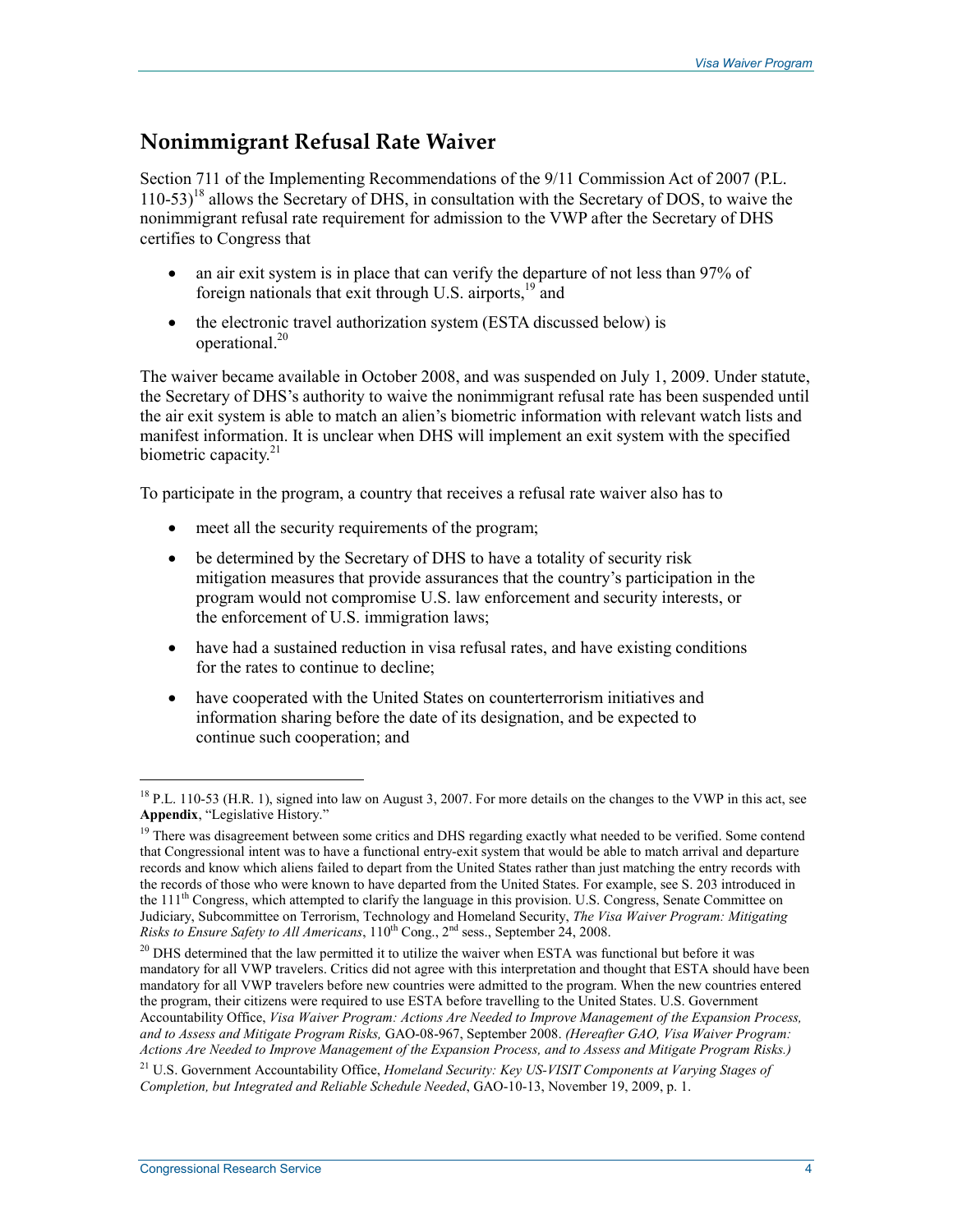• during the previous fiscal year, the nonimmigrant visas refusal rate was not more than 10%, or the overstay rate did not exceed the maximum overstay rate established by the Secretaries of DHS and DOS for countries receiving waivers of the nonimmigrant refusal rate to participate in the VWP the program.

P.L. 110-53 also specified that in determining whether to waive the nonimmigrant refusal rate requirement, the Secretary of DHS, in consultation with the Secretary of DOS, may take into consideration other factors affecting U.S. security, such as the country's airport security and passport standards, whether the country has an effective air marshal program, and the estimated overstay rate for nationals from the country.

#### **Electronic System for Travel Authorization (ESTA)**

As previously mentioned, P.L. 110-53 mandated that the Secretary of DHS, in consultation with the Secretary of DOS, develop and implement an electronic travel authorization system (ESTA), through which each alien electronically provides, in advance of travel, the biographical information necessary to determine whether the alien is eligible to travel to the United States and enter under the VWP. The system as implemented is known as the Electronic System for Travel Authorization (ESTA), and became fully operational for all VWP visitors traveling to the United States by airplane or cruise ship on January 12, 2009.<sup>22</sup> There is a \$14 fee for travelers who use  $ESTA.<sup>23</sup>$ 

In advance of departing for the United States by airplane or cruise ship, $^{24}$  aliens traveling under the VWP are required to use ESTA to electronically provide biographical information to make the eligibility determinations.<sup>25</sup> ESTA alerts the alien that he or she has been approved to travel, and if not approved that the alien needs to obtain a visa prior to coming to the United States.<sup>26</sup> The information required by ESTA is the same that was required on the I-94W form, which aliens arriving in the United States under the VWP were required to complete to be admitted.<sup>27</sup> ESTA

• biographical information including name, birth date, country of citizenship, country of residence, telephone number;

• passport information including number, issuing country, issuance date, and expiration date; and (continued...)

 $22$  Entrants under the VWP from VWP countries that receive a waiver of the nonimmigrant refusal rate (Czech Republic, Estonia, Hungary, Latvia, Lithuania, Malta, Slovakia, and South Korea) had to use the system starting on the date of their formal admission to the program. For all the countries except Malta, that date was November 17, 2008. Malta was formally admitted to the VWP on December 30, 2008. Department of Homeland Security, "Electronic System for Travel Authorization (ESTA) Advisory Statement," November 6, 2008. Department of Homeland Security, "Electronic System for Travel Authorization: Mandatory Compliance Required for Travel Under the Visa Waiver Program," 73 *Federal Register* 67354, November 13, 2008.

<sup>&</sup>lt;sup>23</sup> The fee was instituted on September 8, 2010. The \$14 fee includes \$4 to cover the costs of administering ESTA and \$10 for the travel promotion fee established by Congress in the Travel Promotion Act of 2009 (§9 of P.L. 111-145). Department of Homeland Security, Customs and Border Protection, "DHS, CBP Announce Interim Final Rule For ESTA Fee," press release, August 6, 2010.

<sup>&</sup>lt;sup>24</sup> Absent of ESTA, the first time an alien traveling to the United States under the VWP was screened was at the airport after the alien checked in for the flight.

<sup>&</sup>lt;sup>25</sup> A person is not required to apply for their own travel authorization under ESTA. Friends, relatives, personnel in the travel industry, and other third parties may apply for the traveler.

<sup>&</sup>lt;sup>26</sup> In most cases, the approval process is almost instantaneous. Under statute, ESTA determinations are not reviewable by the courts.

 $27$  The following information is required for ESTA: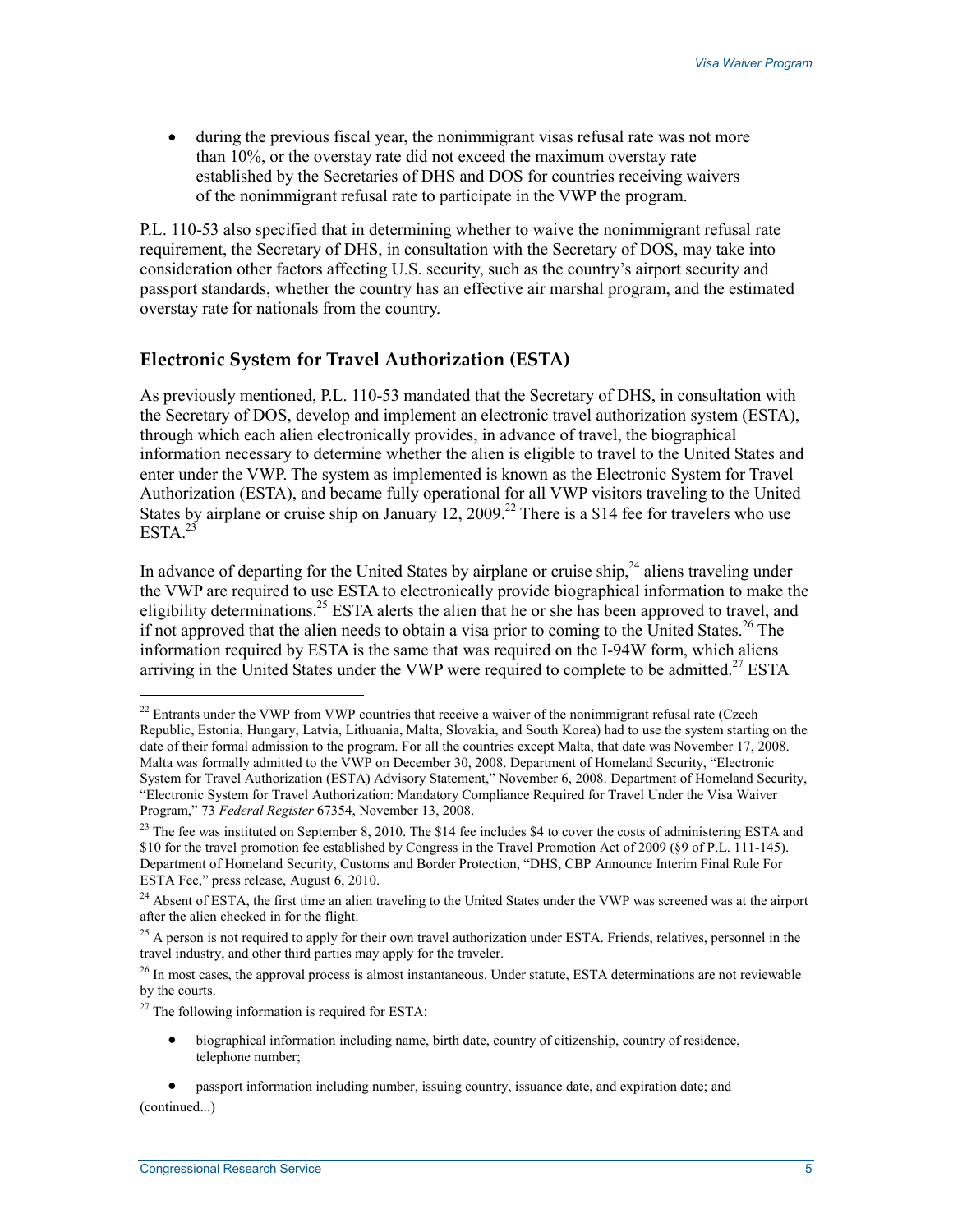also screens applicant responses to the same VWP eligibility questions that was collected on the Form I-94W.<sup>28</sup> The I-94W form became automated in 2013 and is no longer used.<sup>29</sup>

Eligibility to travel, which is determined by ESTA, is valid for two years or until the person's passport expires, is valid for multiple entries, and can be revoked at any time. Notably, a determination under ESTA that an alien is eligible to travel to the United States does not constitute a determination that the alien is admissible. Admissibility determinations are made by Customs and Border Protection (CBP) inspectors at the ports of entry.

A May 2011 report by the Government Accountability Office (GAO) found that in 2010, airlines had complied with the requirement to verify ESTA approval for almost 98% of VWP travelers, but that remaining 2% (approximately 364,000) of travelers had traveled to the United States under the VWP without verified ESTA approval. GAO noted that DHS had not yet completed a review of noncompliant travelers to know to what extent these travelers pose a risk to U.S. interests.<sup>30</sup> In response to the GAO study, DHS established procedures to review a sample of noncompliant passengers on a quarterly basis.<sup>31</sup>

#### **Arrival and Departure Inspections**

Unlike other nonimmigrants, those entering under the VWP do not have to get a visa and thus, have no contact with U.S. governmental officials until they arrive at a port of entry and are inspected by CBP officers. Nonetheless, in addition to getting authorization through ESTA, prior to the alien's arrival, an electronic passenger manifest is sent from the airline or commercial vessel to CBP officials at the port of entry which is checked against security databases.

(...continued)

<sup>•</sup> travel information including city where departing from, flight number, and address while in the United States.

According to DHS, when developing ESTA, the department had to balance the need for biographic information with the requirement that the participating countries did not view applying for an approval under ESTA as equivalent to applying for a visa. If countries had interpreted applying for an authorization under ESTA as having the same burden as applying for a visa, these countries might have required that U.S. citizens traveling to their countries obtain a visa.

 $28$  These eligibility questions pertain to whether the alien would be inadmissible on health, criminal, or terrorist grounds, or because the alien had previously violated immigration law (e.g., been deported). Other eligibility questions include whether the alien has: (1) violated a child custody agreement with a U.S. citizen; (2) previously been denied a visa to travel to the United States; and (3) asserted immunity from prosecution.

<sup>&</sup>lt;sup>29</sup> It was the intention that ESTA would eventually replace the paper I-94W form. Department of Homeland Security, "Changes to the Visa Waiver Program To Implement the Electronic System for Travel Authorization (ESTA) Program," *Federal Register*, June 9, 2008, vol. 73, no. 11, pp. 32440-32453. Department of Homeland Security, Customs and Boarder Protection, "Definition of Form I-94 to Include Electronic Format," 78 *Federal Register* 18457, March 27, 2013.

<sup>30</sup> U.S. Government Accountability Office, *Visa Waiver Program: DHS Has Implemented the Electronic System for Travel Authorization, but Further Steps Needed to Address Potential Program Risks*, GAO-11-335, May 5, 2011. (Hereafter, GAO, *Visa Waiver Program: DHS Has Implemented the Electronic System for Travel Authorization, but Further Steps Needed to Address Potential Program Risks*.)

<sup>31</sup> U.S. Government Accountability Office, *Visa Waiver Program: Additional Actions Needed to Address Risks and Strengthen Overstay Enforcement*, GAO-12-287T, December 7, 2011. (Hereafter, GAO, *Visa Waiver Program: Additional Actions Needed to Address Risks and Strengthen Overstay Enforcement.*).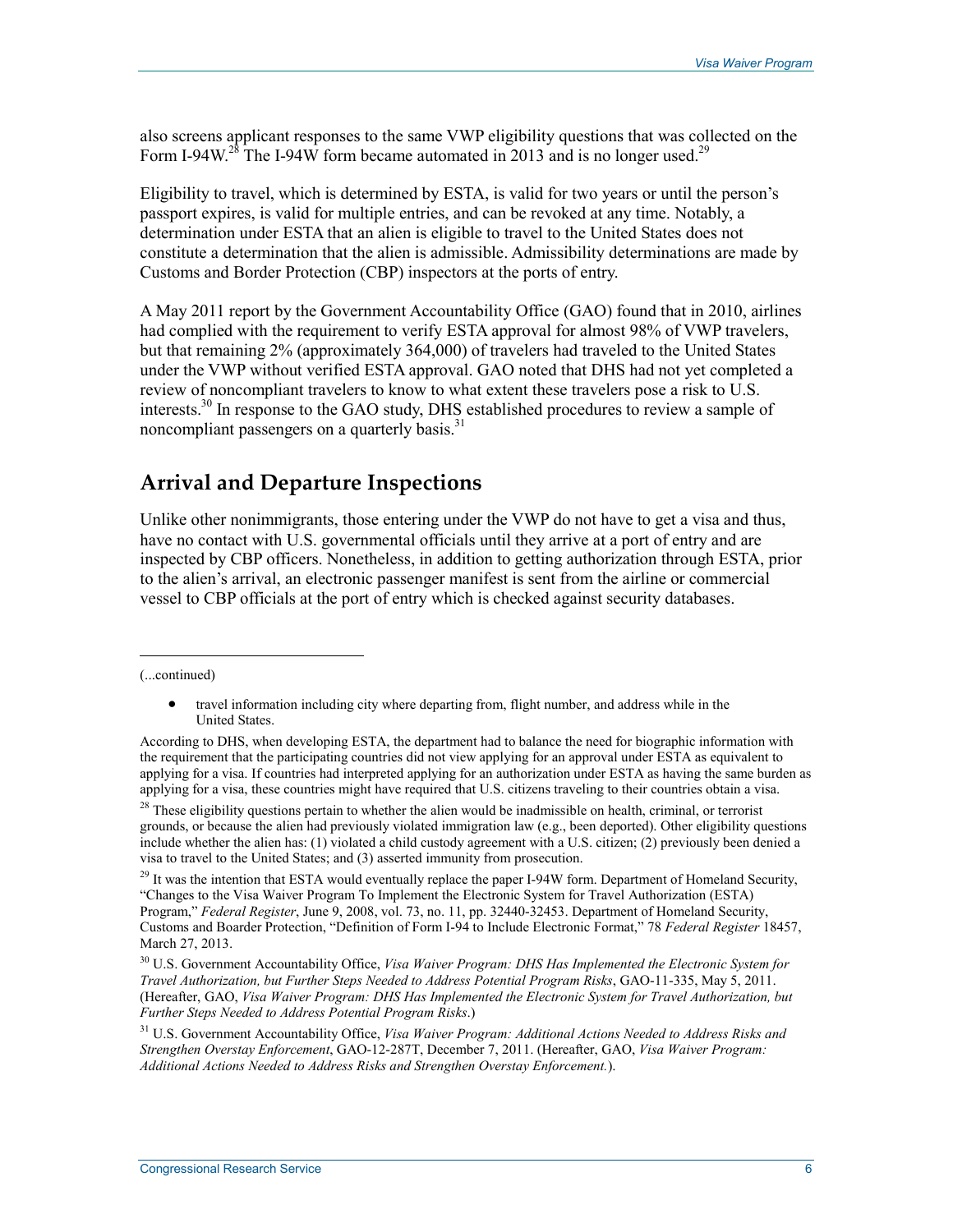Since October 1, 2002, passenger arrival and departure information on individuals entering and leaving the United States under the VWP has been electronically collected from airlines and cruise lines, through CBP's Advanced Passenger Information System (APIS) system. If the carrier fails to submit the information, an alien may not enter under the VWP. APIS sends the data to the DHS's Immigration and Customs Enforcement's (ICE) Arrival and Departure Information System (ADIS) for matching arrivals and departures and reporting purposes. APIS collects carrier information such as flight number, airport of departure and other data.

At ports of entry, CBP officers observe and question applicants, examine passports, and conduct checks against a computerized system to determine whether the applicant is admissible to the United States.<sup>32</sup> Primary inspection consists of a brief interview with a CBP officer, a cursory check of the traveler's documents, and a query of the Interagency Border Inspection System (IBIS),33 and entry of the traveler into the United States Visitor and Immigrant Status Indicator Technology (US-VISIT) system. The US-VISIT system uses biographical (e.g., passport information) and biometric identification (finger scans and digital photographs) to check identity.<sup>34</sup> Officers at the border collect the following information on aliens entering under the VWP: name, date of birth, nationality, gender, passport number, country of issuance, a digital photograph, and prints for both index finders. Primary inspections are quick (usually lasting no longer than a minute); however, if the CBP officer is suspicious that the traveler may be inadmissible under the INA or in violation of other U.S. laws, the traveler is referred to a secondary inspection. Those travelers sent to secondary inspections are questioned extensively, travel documents are further examined, and additional databases are queried.<sup>35</sup>

Additionally, the Implementing Recommendations of the 9/11 Commission Act (P.L. 110-53), required that the Secretary of DHS, no later than one year after enactment (i.e., by August 3, 2008), establish an exit system that records the departure of every alien who entered under the VWP and left the United States by air. The exit system is required to match the alien's biometric information against relevant watch lists and immigration information, and compare such biographical information against manifest information collected by airlines to confirm that the alien left the United States.

 $32$  All VWP applicants are issued nonimmigrant visa waiver arrival/departure forms (Form I-94W).

<sup>&</sup>lt;sup>33</sup> ADIS feeds information to the Interagency Border Inspection System (IBIS). IBIS is a database of suspect individuals, businesses, vehicles, aircraft, and vessels that is used during inspections at the border. IBIS interfaces with the FBI's National Crime Information Center (NCIC), the Treasury Enforcement and Communications System (TECS II), National Automated Immigration Lookout System (NAILS), Non-immigrant Information System (NIIS), CLASS and TIPOFF terrorist databases. Because of the numerous systems and databases that interface with IBIS, the system is able to obtain such information as whether an alien is admissible, an alien's criminal information, and whether an alien is wanted by law enforcement. Department of Homeland Security, Customs and Border Protection, *IBIS- General Information*, Washington, DC, July, 31, 2013; https://help.cbp.gov/app/answers/detail/a\_id/151/kw/ ibis%20fact%20sheet/session/L3RpbWUvMTM5MTAyMTM4NC9zaWQvci04amVDTGw%3D/suggested/1.

<sup>34</sup> For more information on US-VISIT, see CRS Report R43356, *Border Security: Immigration Inspections at Ports of Entry*, by Lisa Seghetti.

<sup>&</sup>lt;sup>35</sup> Lookout databases such as TIPOFF, which is integrated with CLASS, contain information on aliens who are inadmissible for entry into the United States. The National Security Entry-Exit System (NSEERS) and the Student and Exchange Visitor Information System (SEVIS) are also used during secondary inspections. Immigration inspectors may access the National Automated Immigration Lookout System (NAILS II), which is a text-based system that interfaces with IBIS and CLASS. For more information, see CRS Report RL31381, *U.S. Immigration Policy on Temporary Admissions*, by Ruth Ellen Wasem.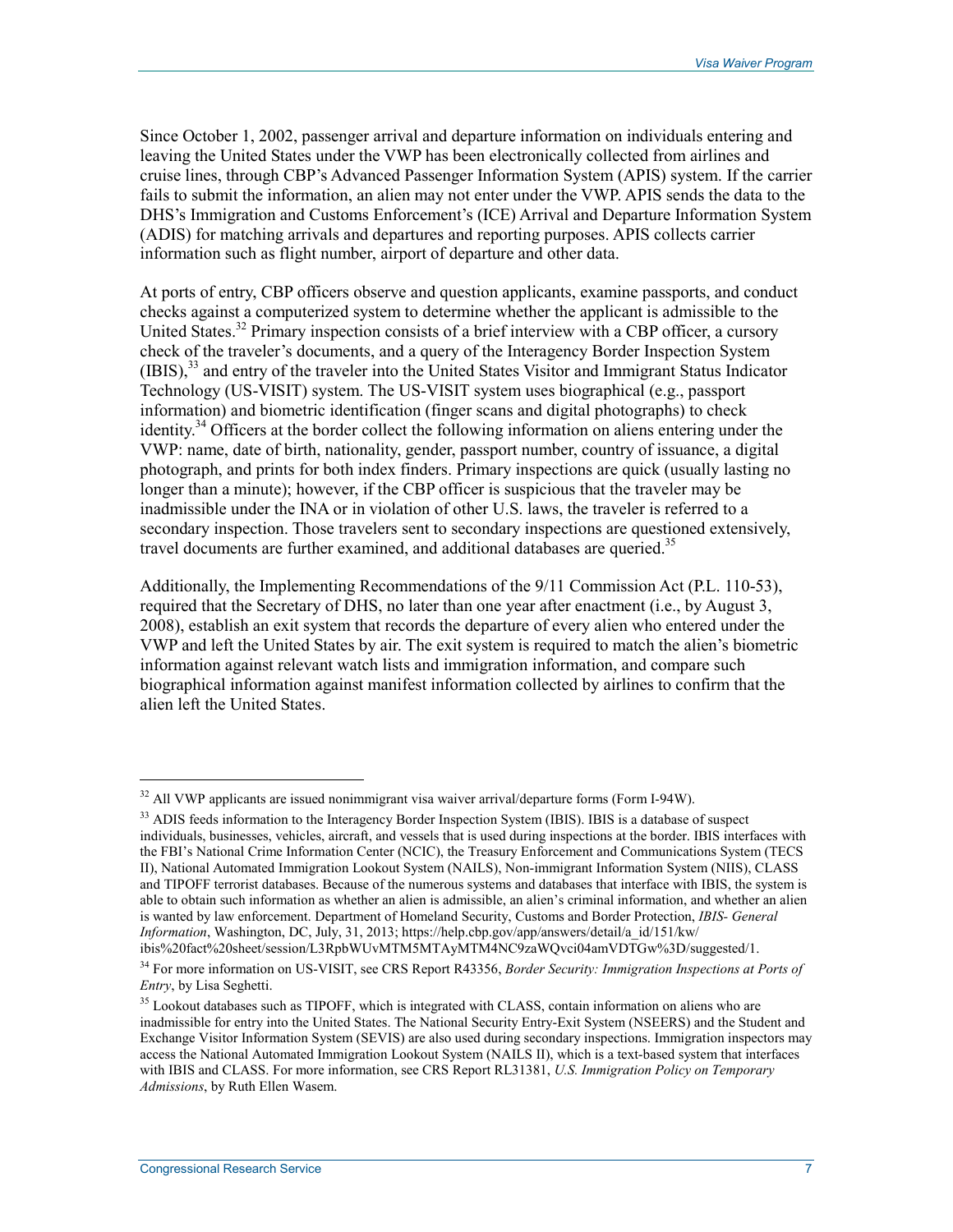In April 2008, DHS published a Notice of Proposed Rulemaking in the *Federal Register* that would have created biometric exit procedures at airports and seaports for international visitors.<sup>36</sup> DHS was expected to publish the final rule for this system by October 15, 2008.<sup>37</sup> However, in legislation that became law on September 30, 2008,<sup>38</sup> Congress required DHS to complete and report on at least two pilots testing biometric exit procedures at airports.<sup>39</sup> DHS has completed the pilot programs, but according to the Government Accountability Office (GAO), "DHS cannot reliably commit to when and how the work will be accomplished to deliver a comprehensive exit solution to its almost 300 ports of entry." $40$ 



#### **Figure 1. Number of Entrants under the VWP for FY2003-FY2012, and Percentage of Visitor Entrants Who Are VWP Entrants**

**Source:** Department of Homeland Security, Yearbook of Immigration Statistics, multiple years.

**Note:** Number of countries participating in the VWP at the end of the fiscal year: FY2001, 29; FY2002, 28; FY2003-FY2008, 27; FY2009, 35; and FY2010-FY2012, 36. Visitor entrants are temporary visitors and include aliens who entered with B visas, those who entered under the Guam Visa Waiver Program, and those who entered under the VWP.

<sup>&</sup>lt;sup>36</sup> Department of Homeland Security, "Collection of Alien Biometric Data Upon Exit From the United States at Air and Sea Ports of Departure," 73 *Federal Register* 22065, April 24, 2008.

<sup>&</sup>lt;sup>37</sup> Personal conversation with Department of Homeland Security Congressional Affairs, September 22, 2008.

<sup>38</sup> P.L. 110-329.

<sup>&</sup>lt;sup>39</sup> One pilot tested DHS's recommended solution that carriers collect biometrics from passengers; the other pilot tested CBP officers collecting passenger biometrics at the boarding gate.

<sup>40</sup> U.S. Government Accountability Office, *Homeland Security: Key US-VISIT Components at Varying Stages of Completion, but Integrated and Reliable Schedule Needed*, GAO-10-13, November 19, 2009, p. 1.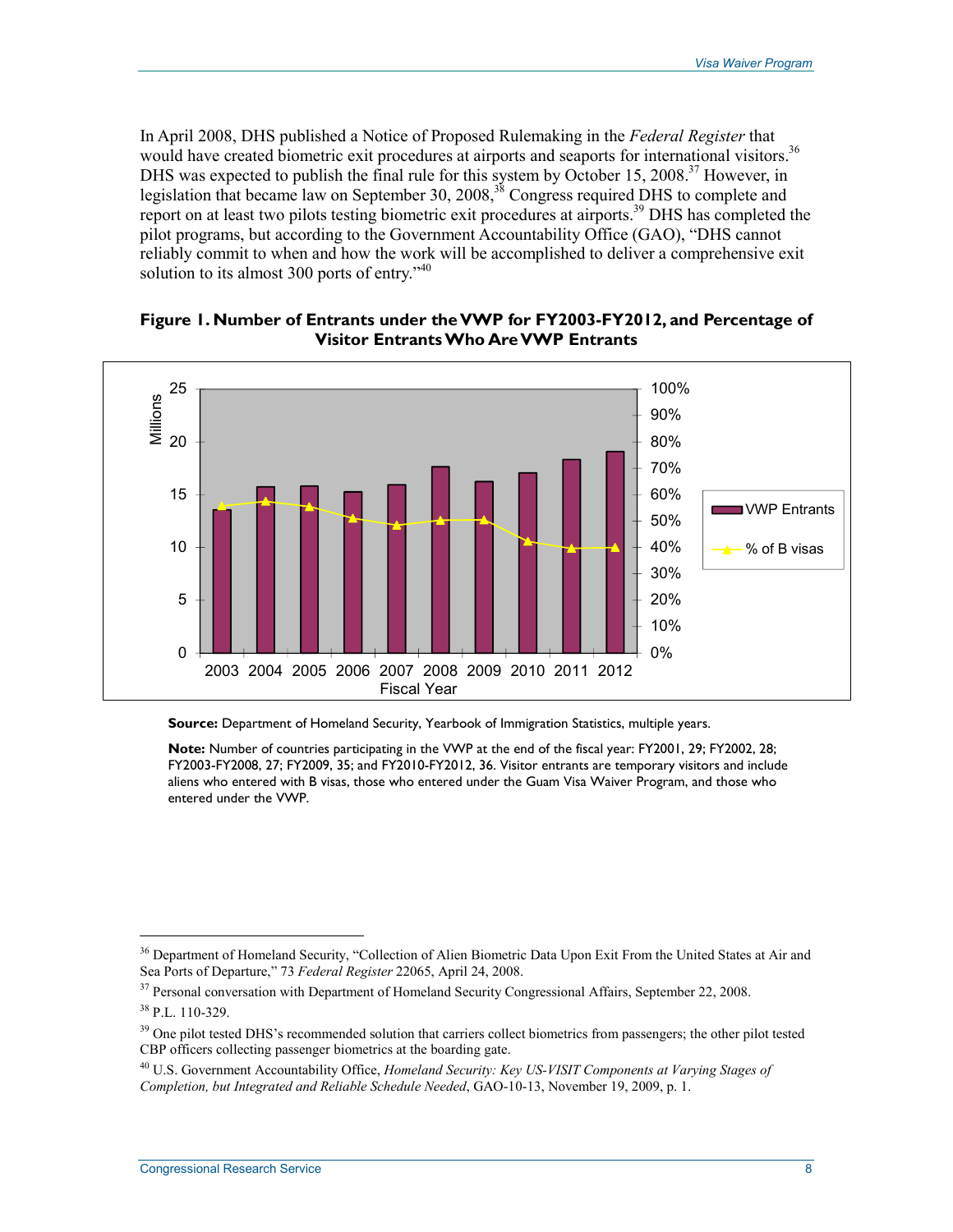### **Trends in Use of the VWP**

**Figure 1** shows the number of entrants under the VWP, and VWP entrants as a percentage of all temporary visitors.<sup>41</sup> Over the period from FY2003 through FY2012, there was not a continuous trend in the number of entrants under the VWP. In FY2012, approximately 19.1 million people entered under the VWP, the largest number of people ever to enter under the program.

In FY2012, visitors entering under the VWP constituted 40% of all temporary visitors, approximately the same percentage as in FY2011.<sup>42</sup> Between FY2004 and FY2011, the majority of the growth in temporary visitor admittances came from aliens from countries not in the VWP. Prior to FY2004, every year the percent increase of the number of aliens entering under the VWP was *larger* than the increase in the number of temporary visitor entrants.<sup>43</sup> However, between FY2004 and FY2011 the increase in the number of aliens entering under the VWP was *smaller* than the increase in the number temporary visitor entrants. This trend reversed again in FY2012, when the number of people entering under the VWP grew by a slightly larger percentage  $(4.1\%)$ than the total number of visitors  $(3.1\%)$  admitted.<sup>44</sup>

# **Policy Issues**

1

The VWP is supported by the U.S. travel and tourism industry, the business community, and DOS. The travel and tourism industry views the VWP as a tool to facilitate and encourage foreign visitors for business and pleasure, which results in increased economic growth generated by foreign tourism and commerce for the United States.<sup>45</sup> DOS argues that by waiving the visa requirement for high-volume/low-risk countries, consular workloads are significantly reduced allowing for streamlined operations, cost savings, and concentration of resources on greater-risk nations in the visa process. Additionally, some contend that DOS does not have the resources to issue B visas to all the visitors from VWP countries.<sup>46</sup>

While the program has reduced the consular workload in program countries since the officers do not have to issue as many B visas, and has facilitated travel to the United States by citizens of

<sup>&</sup>lt;sup>41</sup> Temporary visitors include aliens who entered with B visas, those who entered under the Guam Visa Waiver Program, and those who entered under the VWP.

 $42$  In FY2012, there were 47.7 million people who entered as temporary visitors. Department of Homeland Security, Office of Immigration Statistics, *Yearbook of Immigration Statistics: FY2012,* September 2013.

<sup>43</sup> Department of Homeland Security, *Yearbook of Immigration Statistics,* multiple years*.*

<sup>&</sup>lt;sup>44</sup> In contrast, in FY2011 the number of people entering under the VWP grew by a smaller percentage (7.4%) than the total number of visitors admitted (14.2%).

 $45$  The example of Argentina was frequently used to illustrate this relationship; during the first year Argentina was in the VWP, tourism from that country to the United States grew by 11.5%. Some argue that because of the trade and tourism growth additional VWP membership could generate for the United States, this factor should be added to the criteria used to select participating countries. Other proponents of the VWP, however, contend that the criteria should not be broadened to include tourism potential if the thresholds of refusal rates and visa overstay violations are weakened, arguing that these provisions are essential to safeguard and control our borders.

<sup>46</sup> For example, in his testimony before the House Immigration and Claims Subcommittee on February 28, 2002, William S. Norman, President and Chief Executive Officer of the Travel Industry Association of America, stated that it would take hundreds of new consular staff and tens of millions of dollars to issue visas to visitors currently entering under the VWP. Since Mr. Norman testified, the number of people entering under the VWP has increased by more than 5 million entrants per year. (See **Figure 1**.)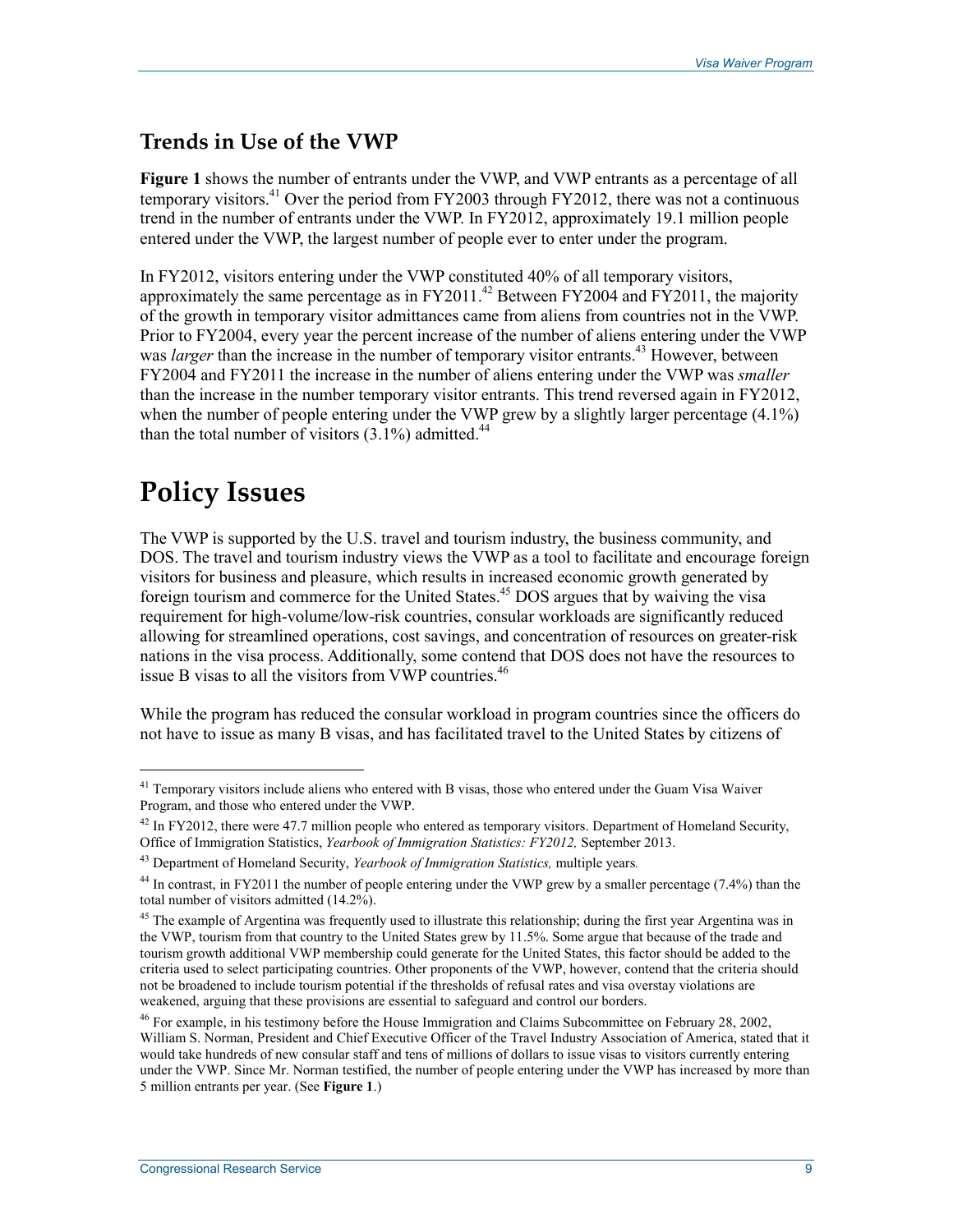program countries, it has increased the workload of immigration inspectors at ports of entry by shifting the noncitizen's first encounter with a U.S. official to ports of entry. Furthermore, some contend that since terrorism does not have national boundaries, the VWP should not be based on particular countries, but should allow visa-free travel for low-risk individuals (e.g., a trusted traveler program). $47$ 

#### **Security**

1

There is debate about whether the VWP increases or decreases national security. As discussed, travelers under the VWP do not undergo the screening traditionally required to receive a B nonimmigrant visa. While the ESTA system has increased the security of the VWP, it is a namebased system and cannot be used to run checks against databases that use biometrics such as DHS's Automated Biometric Identification System (IDENT) and FBI's Integrated Automated Fingerprint Identification System (IAFIS).<sup>48</sup> (Travelers are checked against these systems through US-VISIT when they enter the United States.) $49$  In addition, some contend that the relaxed documentary requirements of the VWP increase immigration fraud and decrease border security.<sup>50</sup>

Nonetheless, others argue that the VWP enhances security by setting standards for travel documents and information sharing, and that the program promotes economic growth and cultural ties.<sup>51</sup> For example, travelers under the VWP have to present machine-readable passports or epassports, and eventually, all travelers entering under the VWP will present e-passports, which tend to be more difficult to alter than other types of passports.<sup>52</sup> In addition, many B visas are valid for 10 years,  $53$  and it is possible that a person's circumstances or allegiances could change during that time.

Another concern about the security of the program centers on DHS' ability to conduct reviews of the current VWP countries. In 2002, Congress mandated that DHS evaluate each VWP country every two years to make sure that their continued participation was in the security, law

<sup>47</sup> U.S. Congress, House Committee on the Judiciary, Subcommittee on Immigration Policy and Enforcement, *Visa Waiver Program Oversight: Risks and Benefits of the Program,* 112<sup>th</sup> Cong., 1<sup>st</sup> sess., December 7, 2011.

<sup>&</sup>lt;sup>48</sup> IAFIS is a national fingerprint and criminal history system. IDENT is a DHS-wide system for the storage and processing of biometric and limited biographic information. IDENT is the primary DHS-wide system for the biometric identification and verification of individuals encountered in DHS mission-related processes. For more information on IAFIS, see Federal Bureau of Investigation, "The Integrated Automated Fingerprint Identification System (IAFIS)," press release, http://www.fbi.gov/hq/cjisd/iafis.htm. For more information on IDENT, see Department of Homeland Security, *Privacy Impact Assessment for the Automated Biometric Identification System (IDENT)*, Washington, DC, July 31, 2006, p. 2, http://www.dhs.gov/xlibrary/assets/privacy/privacy\_pia\_usvisit\_ident\_final.pdf.

<sup>49</sup>CRS Report R43356, *Border Security: Immigration Inspections at Ports of Entry*, by Lisa Seghetti.

<sup>&</sup>lt;sup>50</sup> For an example of this argument, see "Congressman Claims Allowing Poland Visa-Free Travel to the US Would Pose Security Threat," workpermit.com, June 20, 2012, http://www.workpermit.com/news/2012-06-20/us/ congressman-claims-allowing-poland-visa-free-travel-to-us-would-pose-security-threat.htm.

<sup>51</sup> For an example of this argument, see Heritage Foundation, *The Visa Waiver Program: A Security Partnership*, Fact Sheet #66, Washington, DC, June 25, 2010.

 $52$  There is not a specific requirement to present an e-passport when entering under the VWP. Any passports issued after October 26, 2006, and used by VWP travelers to enter the United States are required to have integrated chips with information from the data page (e-passports). Most passports are valid for 10 years, and thus, it is likely that by October 2016, all VWP entrants will have e-passports.

<sup>&</sup>lt;sup>53</sup> The length of validity of a visa is mostly dependent on reciprocity with the United States (i.e., that visas from that country for U.S. citizens are valid for the same period of time). For a full list of reciprocity schedules, see Department of State, Reciprocity Schedules, at http://travel.state.gov/visa/fees/fees\_3272.html.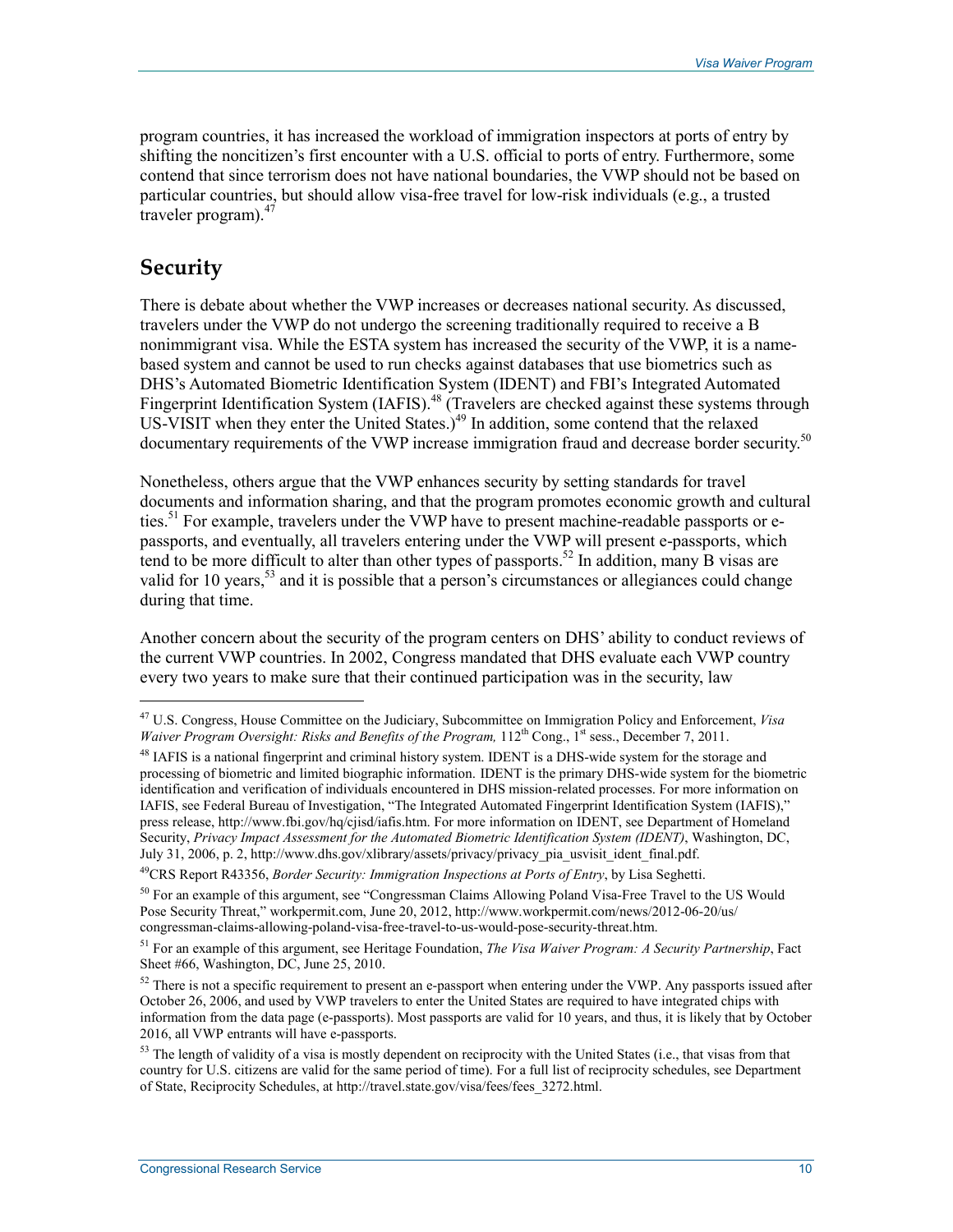enforcement, and immigration interests of the United States.<sup>54</sup> In a review of the Visa Waiver Program Office's (VWPO) administration of the VWP, the DHS' Office of the Inspector General found that as of July 2012, there were 11 (out of 36) reports that exceeded the congressional mandated two-year reporting cycle. VWPO cited a number of reasons for the reporting delays, including inadequate staffing of the office to manage the workload, and not receiving intelligence assessments in a timely manner. However, VWPO officials stated that "these delays have not posed any undue risks or threats to U.S. security interests, since any issues within a VWP country that might affect its continued compliance with VWP requirements are continuously monitored<sup>"55</sup>

#### **Debate over Biometric Exit Capacity**

As discussed, the Secretary of DHS's authority to waive the nonimmigrant refusal rate has been suspended until the air exit system is able to match an alien's *biometric* information with relevant watch lists and manifest information. Some contend that the current biographic system provides suitable data for most security and immigration enforcement activities, and that the cost of implementing a biometric exit system would not justify the small increase in additional security.<sup>56</sup> In addition, in December 2011, DHS announced an agreement with Canada to share entry records so that an entry into Canada along the land border would be counted as an exit in U.S. records.<sup>57</sup> It is not clear whether the shared entry records will be a biographic system or contain biometric identifiers. However, others express concerns about the general security of the program and argue that until more security measures are in place, such as a biometric exit capacity, the program should not be expanded. $58$ 

#### **Adding Countries to the VWP**

While some view the VWP as a security risk, others contend that the inclusion of countries in the VWP actually increases U.S. security by setting standards for travel documents and information sharing.<sup>59</sup> In addition, they argue that increasing membership in the VWP could be used as an incentive to get other countries to share intelligence information with the United States. $^{60}$  Since 2008, DHS has admitted 10 new countries into the program, but there are other countries that

<sup>54</sup> P.L. 107-53, §711.

<sup>55</sup> Department of Homeland Security, Office of the Inspector General, *The Visa Waiver Program*, OIG-13-07, Washington, DC, November 2, 2012, p. 12, http://www.oig.dhs.gov/assets/Mgmt/2013/OIG\_13-07\_Nov12.pdf.

<sup>&</sup>lt;sup>56</sup> Testimony of James Jay Carafano, U.S. Congress, House Committee on the Judiciary, Subcommittee on Immigration Policy and Enforcement, *Next Steps for the Visa Waiver Program*, 112<sup>th</sup> Cong., 1<sup>st</sup> sess., December 7, 2011.

 $57$  Testimony of David F. Heyman, U.S. Congress, House Committee on the Judiciary, Subcommittee on Immigration Policy and Enforcement, *Next Steps for the Visa Waiver Program*, 112<sup>th</sup> Cong., 1<sup>st</sup> sess., December 7, 2011.

<sup>&</sup>lt;sup>58</sup> Statement of Chairman Elton Gallegly, U.S. Congress, House Committee on the Judiciary, Subcommittee on Immigration Policy and Enforcement, *Next Steps for the Visa Waiver Program*, 112<sup>th</sup> Cong., 1<sup>st</sup> sess., December 7, 2011.

<sup>59</sup> For an example of this argument, see Heritage Foundation, *The Visa Waiver Program: A Security Partnership*, Fact Sheet #66, Washington, DC, June 25, 2010.

<sup>60</sup> For examples of this argument, see James Jay Carafano, *With a Little Help from Our Friends: Enhancing Security by Expanding the Visa Waiver Program*, Heritage Foundation, Executive Memorandum no. 991, February 3, 2006; and Jena Baker McNeill, *Time to Decouple Visa Waiver Program from Biometric Exit*, Heritage Foundation, Web Memorandum no. 2867, April 15, 2010.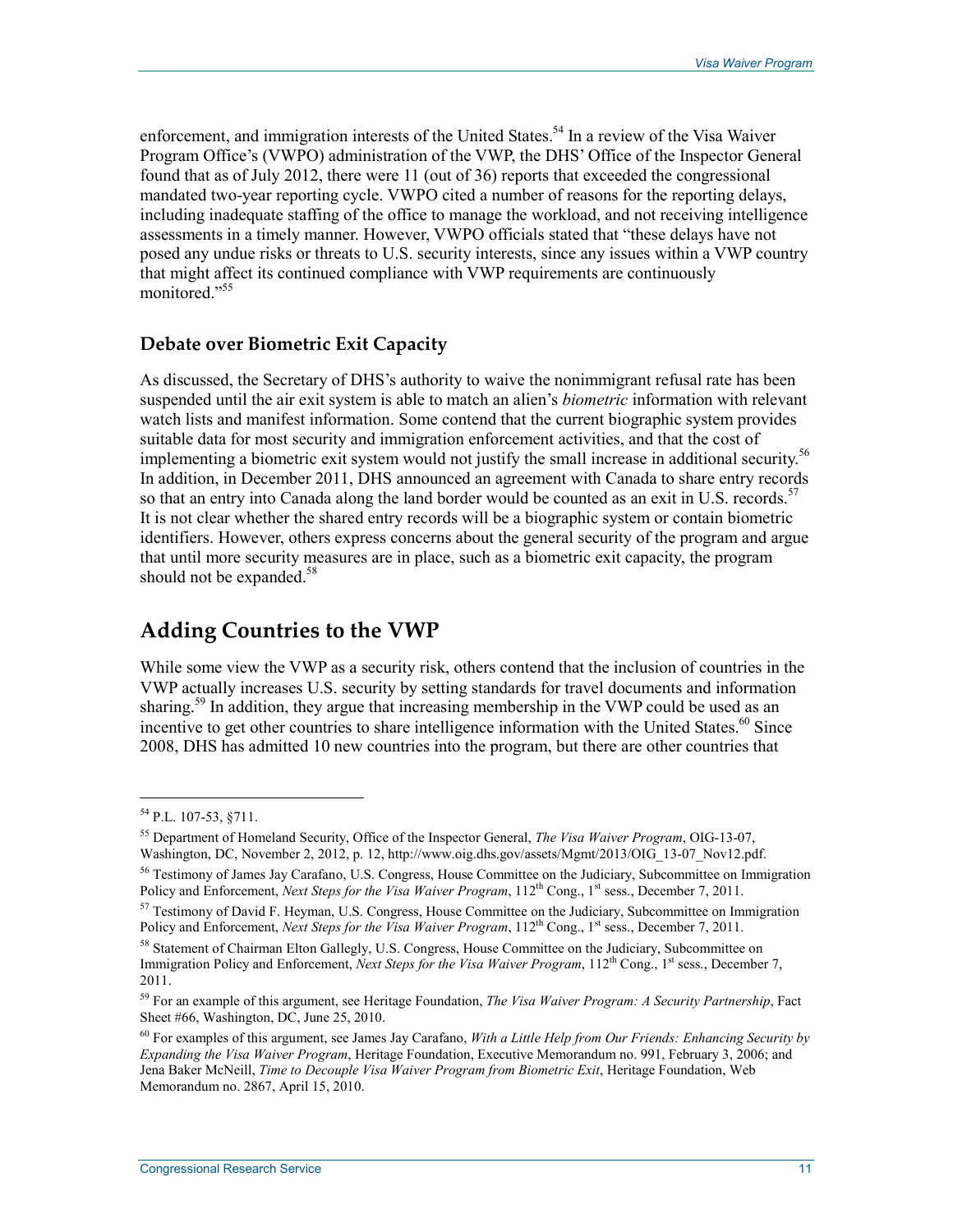have expressed a desire to be included in the  $VWP<sup>61</sup>$ . These countries want to be in the VWP because of the possible economic benefits (e.g., increasing commerce and tourism), making it easier and cheaper for their populace to travel to the United States (i.e., since their citizens do not have to get a visa before traveling temporarily to the United States), and because membership in the program is often perceived as evidence of close ties with the United States.<sup>62</sup>

Poland has been one of the most outspoken countries in regards to expressing frustration over their lack of inclusion in the VWP.<sup>63</sup> Reportedly, President Obama said in December 2010 that he was going to make it a priority to get Poland into the VWP.<sup>64</sup> Nonetheless, Poland's FY2013 nonimmigrant visa refusal rate was above 3%, and thus, Congress would have to amend the INA to allow Poland into the program.<sup>65</sup>

#### **Information Sharing**

1

Currently, all VWP countries provide data on lost and stolen passports (LASP) to the United States.<sup>66</sup> However, concerns have been raised about information sharing on LASP, specifically whether countries are reporting data in a timely manner.<sup>67</sup> The mechanisms to secure data on LASP have differed over time (e.g., reporting to the U.S. Embassy, access to a common database) and by country (e.g., MOUs, Diplomatic Notes). While DHS receives a few countries' LASP data via direct links to those countries' databases, most data on LASP comes from the International Criminal Police Organization's (INTERPOL's) Stolen and Lost Travel Documents database<sup>68</sup>—

<sup>&</sup>lt;sup>61</sup> In 2008, DHS admitted 8 new countries into the program. These eight countries (Czech Republic, Estonia, Hungary, Latvia, Lithuania, Malta, Slovakia, and South Korea) received a waiver of the nonimmigrant refusal rate. Greece was admitted in 2010, and Taiwan was admitted in 2012. As the nonimmigrant refusal rate waiver has not been in effect since 2009, both countries had nonimmigrant refusal rates under 3%.

 $62$  In 2005, the George W. Bush administration began providing countries interested in joining the VWP with "road maps" to aid the countries in meeting the program's criteria. Some of the countries complained that since the "road maps" do not contain milestones or time tables, it was difficult to measure the amount of progress made towards fulfilling the criteria for VWP membership. There were 13 "road map" countries. They were Bulgaria, Cyprus, Czech Republic, Estonia, Greece, Hungary, South Korea, Latvia, Lithuania, Malta, Poland, Romania, and Slovakia. Eight of these countries have been admitted to the VWP. The issues surrounding the "road maps," were the focus of an event held by the Heritage Foundation on February 8, 2006. The event was entitled, "*Fighting a More Effective War on Terrorism: Expanding the Visa Waiver Program"* The featured speakers were Ambassadors Petr Kolar of the Czech Republic, John Bruton of the EU, Janusz Reiter of Poland, and András Simonyi of Hungary. A recording of the event is available at http://www.heritage.org/Press/Events/ev020806a.cfm.

<sup>&</sup>lt;sup>63</sup> For examples, see "Polish President to Remind Obama of Visa Promise," Polskie Radio, September 9, 2012, http://www.thenews.pl/1/10/Artykul/113122,Polish-president-to-remind-Obama-of-visa-promise; and Nowy Dziennik Wuem, translated by Aleksangra Slabisz from Polish, "Polish Students Appeal to White House on Visa Waiver," *Voices of NY,* October 10, 2012.

<sup>64</sup> Josh Rogin, "Obama: Poland will be admitted to the visa waiver program," http://thecable.foreignpolicy.com, December 8, 2010, http://thecable.foreignpolicy.com/posts/2010/12/08/

obama poland will be admitted to the visa waiver program.

 $65$  Poland's FY2013 adjusted B-visa refusal rate was 10.8%. Thus, Poland would not meet the refusal rate requirement if the nonimmigrant refusal rate waiver was reinstated. Department of State, *Adjusted Refusal Rate- B-Visas Only by Nationality: Fiscal Year 2013*, http://travel.state.gov/content/dam/visas/Statistics/Non-Immigrant-Statistics/ RefusalRates/FY13.pdf.

<sup>66</sup> GAO, *Visa Waiver Program: Additional Actions Needed to Address Risks and Strengthen Overstay Enforcement*.

 $67$  The issue of LASP has been ongoing. VWP passports are supposedly highly valued since the bearer does not need a visa to enter the United States. Most recently see GAO, *Visa Waiver Program: Additional Actions Needed to Address Risks and Strengthen Overstay Enforcement*, 2011.

<sup>&</sup>lt;sup>68</sup> The United States began providing information on LASP to the U.S. National Central Bureau of the International (continued...)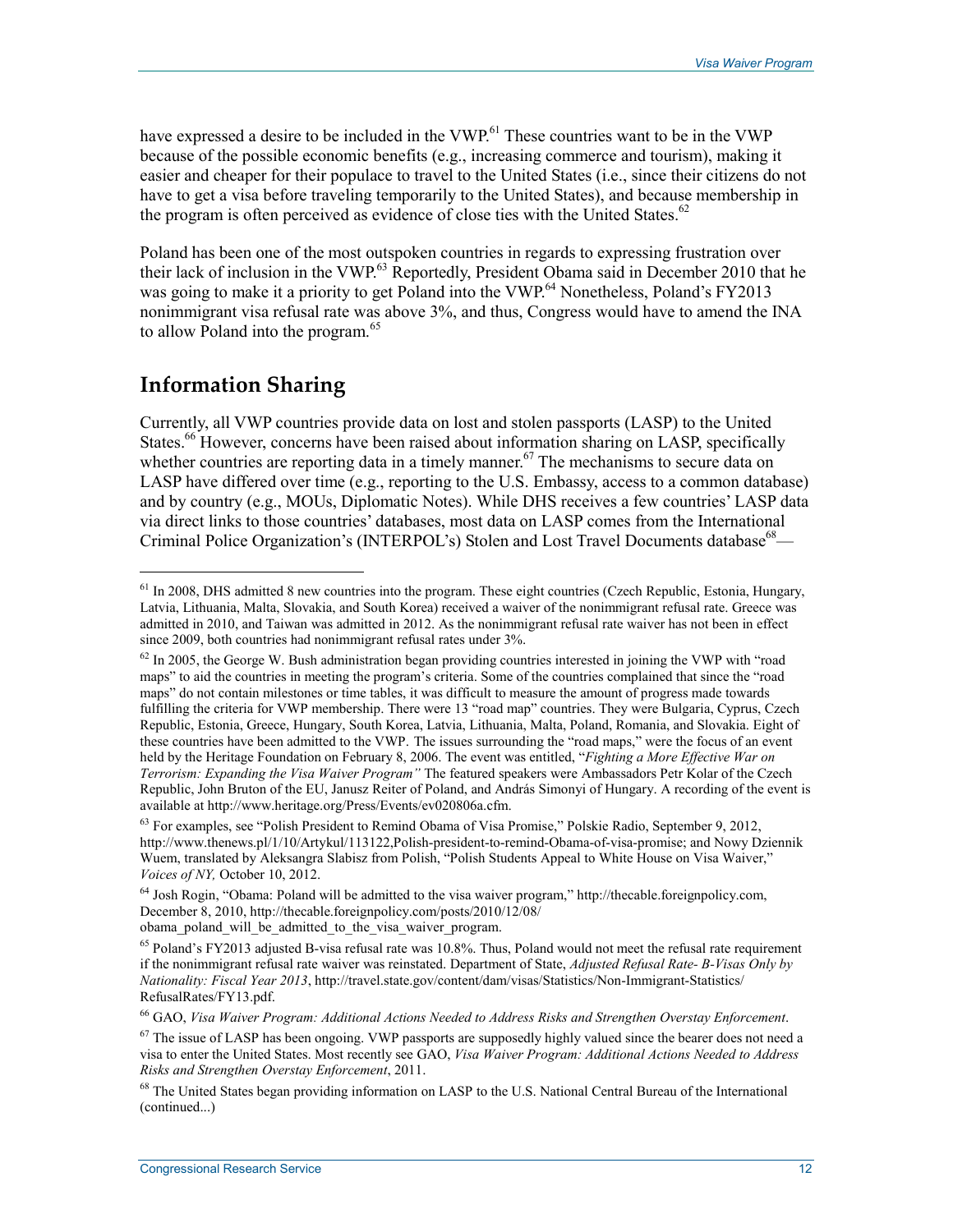DHS' preferred method of data sharing.<sup>69</sup> Notably, ESTA screens passport information using the INTERPOL database. CBP also accesses LASP data via INTERPOL, but it is unclear if this information is checked during primary inspection.<sup>70</sup>

As discussed, all VWP countries are also required to enter into information-sharing agreements with the United States on whether the citizens or nationals of that country travelling to the United States represent a security or criminal threat to the United States. As of January 2013, all VWP countries have completed the required arrangements for the sharing of information on known and suspected terrorists pursuant to Homeland Security Presidential Directive 6 (HSPD-6). Thirtyfour of thirty-seven VWP countries have also signed Preventing and Combating Crime (PCSC) Agreements or equivalent agreements with United States. Two additional PCSC Agreements have been concluded with signature pending. The one remaining PCSC Agreement is still being negotiated in conformity with a statement of intent signed in October 2012. DHS and the Federal Bureau of Investigation (FBI) are working with foreign partners to bring the PCSC Agreements into force and begin information exchanges.71 Termination from the VWP is a potential consequence for countries who do not comply with the information-sharing agreement requirement, but, reportedly, officials have described the termination of any country from the VWP because of noncompliance as undesirable.<sup>72</sup>

#### **Overstays**

Some maintain that the nonimmigrant visa refusal rate is an unobjective and arbitrary standard, because it is based on decisions made by consular officers rather than the actual behavior of nonimmigrants. In addition, refusal rates are calculated by application, not by person, so if a person applies for the same visa multiple times and is refused, all the refusals are calculated in the refusal rate.<sup>73</sup> When the program was conceived, it was expected that the number of nonimmigrants who overstay the terms of their entry under this program would be a better standard for future program participation. Reportedly, using biographic departure information from passenger manifests, DHS can calculate overstay rates and has done so for all VWP

<sup>(...</sup>continued)

Criminal Police Organization (INTERPOL) in May 2004. The INTERPOL LASP database is available to law enforcement and immigration authorities worldwide. *Ibid*, and U.S. Department of Homeland Security, Office of Inspections, Evaluations, and Special Reviews, *A Review of the Use of Stolen Passports from Visa Waiver Countries to Enter the United States*, OIG-05-07, December 2004, pp. 7-8.

<sup>&</sup>lt;sup>69</sup> In the past, before access to and the content of the INTERPOL database was reliable, DHS required countries to submit LASP data to the U.S. Embassies in those countries.

<sup>70</sup> GAO, *Visa Waiver Program: Actions Are Needed to Improve Management of the Expansion Process, and to Assess and Mitigate Program Risks*, p.5.

 $71$  E-mail from Department of Homeland Security, Office of Legislative Affairs, January 8, 2013.

<sup>72</sup> GAO, *Visa Waiver Program: Additional Actions Needed to Address Risks and Strengthen Overstay Enforcement*, pp. 6-7.

 $<sup>73</sup>$  If a person submits five visa applications in a year and all are denied, they are all counted toward the refusal rate.</sup> However, if such a person submits five applications that are denied and then a sixth application that is approved, none of the previous applications are counted as refusals in the calculation of the adjusted refusal rate that is used in the determination of VWP eligibility. Personal Communication with the Department of State, Office of Congressional Affairs, July 19, 2010.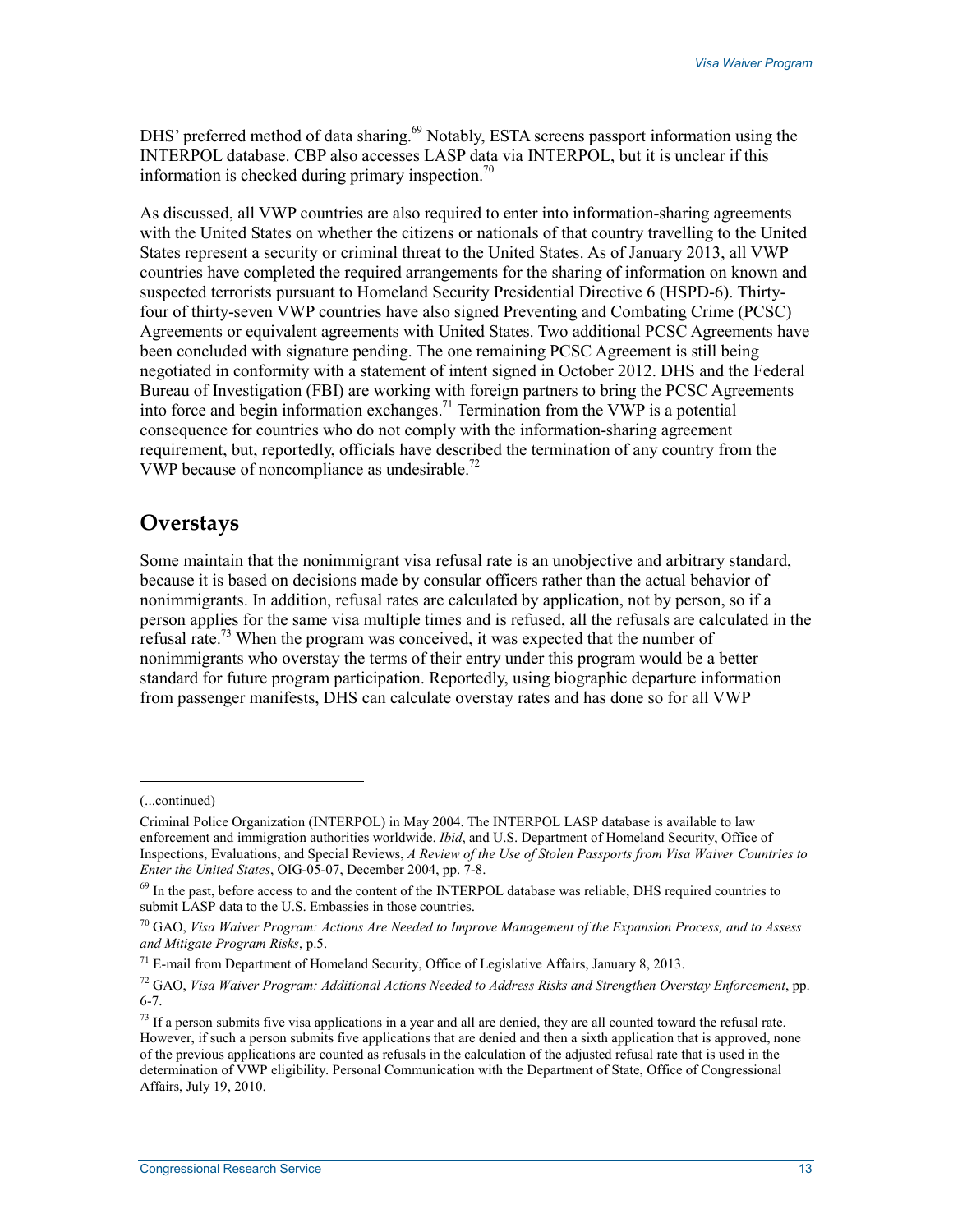countries (as well as other countries).<sup>74</sup> Nonetheless, this system has limitations because persons entering by air or sea but exiting at a land port of entry may be mischaracterized as overstays.<sup>75</sup>

Importantly, although the refusal rate was seen as a proxy for the overstay rate when the program was conceived, people are denied visas for reasons other than being unable to prove that they will not remain illegally in the United States (i.e., they are "intending immigrants").<sup>76</sup> During the visa application process, consular officers<sup>77</sup> must confirm that an alien is not ineligible for a visa under any of the so-called "grounds for inadmissibility" of the INA, such as having a criminal history, engaging in terrorist activity, or having previously violated U.S. immigration law.<sup>78</sup> Although most B visa denials are because the alien cannot prove that they are not an "intending immigrant," there are other reasons a person could be denied a visa that are captured as part of a country's visa refusal rate.

## **Legislation in the 113th Congress**

There has been legislation introduced in the  $113<sup>th</sup>$  Congress that would make broad changes to the VWP by, among other things, reinstating the nonimmigrant refusal rate waiver authority, and by allowing DHS to use overstay rates to determine program eligibility. Other introduced bills are targeted towards changing the VWP requirements of specific geographic areas or countries. Of all the bills with provisions relating to the VWP that have been introduced in the 113<sup>th</sup> Congress, only S. 744 has received action.<sup>79</sup>

#### **Broad Changes to the VWP**

H.R. 15, H.R. 490, H.R. 1354, S. 223, and S. 744 contain almost identical provisions regarding the VWP. The bills would authorize the Secretary of DHS, in consultation with the Secretary of State, to designate a country as a VWP country if the country's overstay rate and/or refusal rate was less than 3% in the previous fiscal year.<sup>80</sup> The bills would also allow the Secretary of DHS to waive the refusal rate requirement if certain conditions were met. These conditions are similar to those in current law regarding the nonimmigrant refusal rate waiver. The bills would revise the current probationary period and procedures for terminating a country's participation in the VWP

 $74$  Telephone conversation with DHS Office of Legislative Affairs, December 1, 2011.

<sup>&</sup>lt;sup>75</sup> As mentioned above, in December 2011 DHS announced an agreement with Canada to share entry data as a method to enhance both country's exit records.

<sup>76 §214(</sup>b) of the INA generally presumes that all aliens seeking admission to the United States are coming to live permanently; as a result, aliens seeking to qualify for a B visa (and most other nonimmigrant visas) must demonstrate that they are not coming to reside permanently in the United States. CRS Report R41104, *Immigration Visa Issuances and Grounds for Exclusion: Policy and Trends*, by Ruth Ellen Wasem.

 $77$  Determinations of inadmissibility are also made by CBP officers at ports of entry.

 $78$  The so-called grounds of inadmissibility under INA  $\S212(a)$  include health-related grounds; criminal history; security and terrorist concerns; public charge (e.g., indigence); seeking to work without proper labor certification; illegal entrants and immigration law violations; ineligibility for citizenship; and aliens who are illegally present or have previously been removed.

 $^{79}$  S. 744, the Border Security, Economic Opportunity, and Immigration Modernization Act was passed by the Senate on June 27, 2013.

 $80$  It is not clear whether the requirement would be that both the overstay and refusal rates must be less than  $3\%$  or if only one of the rates must be less than 3%.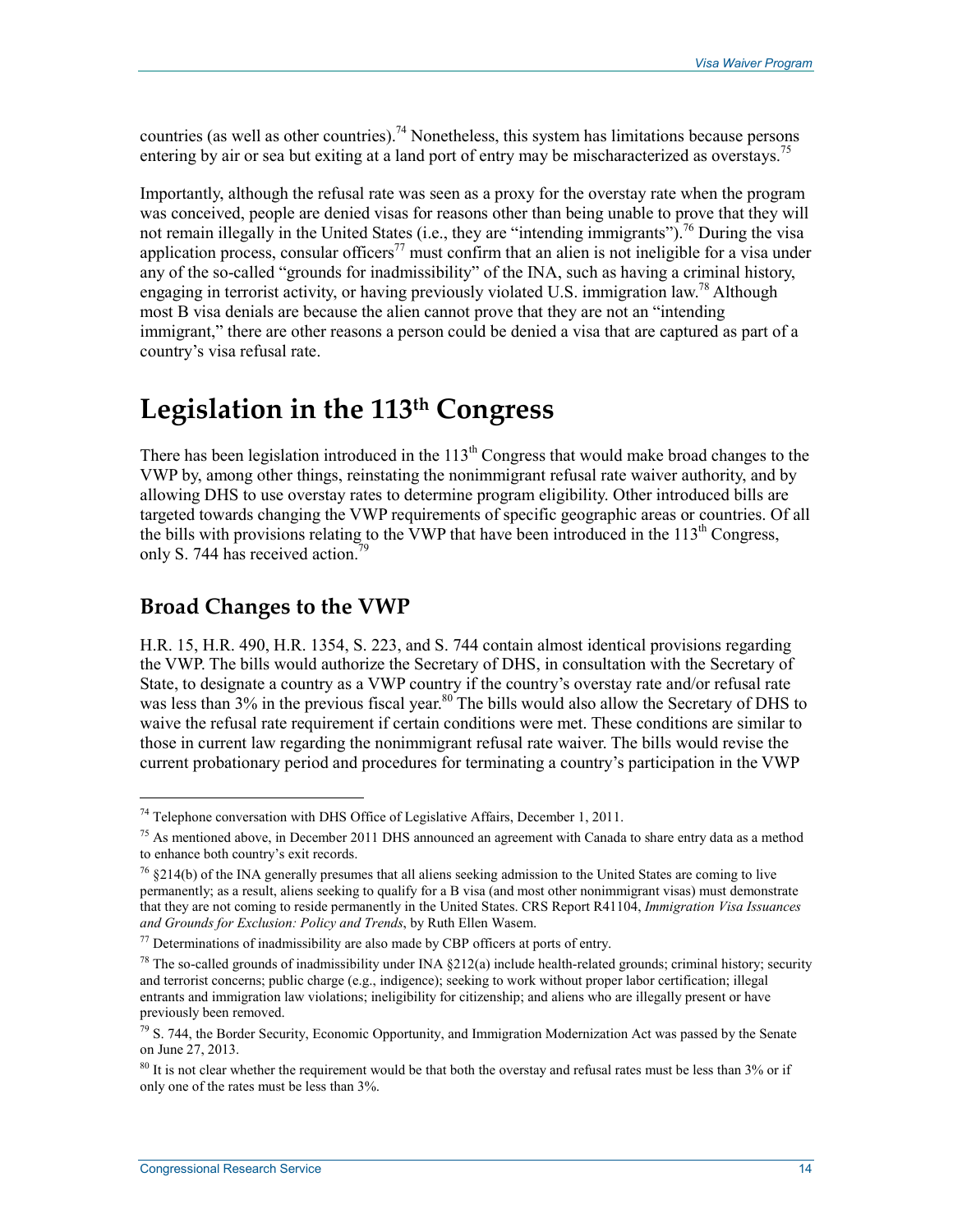if that country failed to comply with any of the program's requirements. Not later than 180 days after enactment, the bills would require that the Government Accountability Office (GAO) conduct a review of the methods used by DHS to track aliens entering and exiting the United States, and to detect aliens who overstay their authorized period of admission. The bills also would require DHS to submit to Congress an evaluation of the security risks of aliens who enter the United States without an approved Electronic System for Travel Authorization (ESTA) verification and description of improvements. This report would be due no later than 90 days after the date of enactment.

#### **Hong Kong**

Although the B nonimmigrant refusal rate for people from Hong Kong is less than  $3\%$ <sup>81</sup> Hong Kong is not a country and, thus, under statute cannot be considered for participation in the VWP.82 H.R. 1923, S. 266, S. 703, and S. 744 would specify that Hong Kong is to be considered a country for the purpose of eligibility for the VWP.

#### **Israel**

H.R. 300, S. 266, and S. 462 contain similar provisions regarding Israel, and would allow the nonimmigrant refusal rate requirement to be waived for that country.<sup>83</sup> In addition, the bills state that Israel shall be a program country when the country "has made every reasonable effort, without jeopardizing the security of the State of Israel, to ensure that reciprocal privileges are extended to all United States citizens."<sup>84</sup> The effect of this language is unclear. While some view it as waiving the requirement that Israel offer reciprocal visa-free travel privileges to U.S. citizens, others note that the effect is unknown because the provision will be interpreted and implemented by the Executive branch.

The possibility of an exemption for Israel on the reciprocity requirement has reportedly "drawn criticism from lawmakers, Arab-American groups and some Jewish critics, who say it would validate Israel's practice of profiling U.S. citizens of Arab, Muslim and Palestinian extraction and often denying them entry to the country on unspecified security grounds."<sup>85</sup> Senator Barbara Boxer, the sponsor of S. 462, has been cited as arguing that the provision in question would "give the United States leverage to pressure Israel" to stop the reported differential treatment of U.S. citizens based on ethnic background.<sup>86</sup>

<sup>81</sup> Department of State, *Adjusted Refusal Rate- B-Visas Only by Nationality: Fiscal Year 2013*, http://travel.state.gov/ content/dam/visas/Statistics/Non-Immigrant-Statistics/RefusalRates/FY13.pdf.

<sup>&</sup>lt;sup>82</sup> The statutory language concerning the VWP eligibility refers to countries. (See INA §217, 8 U.S.C. §1187.)

<sup>83</sup> Israel's FY2013 B visas refusal rate was 9.7%. Department of State, *Adjusted Refusal Rate- B-Visas Only by Nationality: Fiscal Year 2013*, http://travel.state.gov/content/dam/visas/Statistics/Non-Immigrant-Statistics/ RefusalRates/FY13.pdf.

<sup>&</sup>lt;sup>84</sup> One of the issues concerning Israel's participation in the VWP is their treatment of U.S. citizens of Arab and Palestinian decent who are attempting to enter or exit Israel. For more on this issue see, U.S. Department of State, *Israel, The West Bank and Gaza Travel Warning*, updated February 3, 2014, http://travel.state.gov/content/passports/ english/alertswarnings/israel-travel-warning.html#.

<sup>85</sup> Jonathan Broder, "AIPAC-Backed Israel Bill Stalls Over Visa Waiver Provision," *cq.com*, April 29, 2013. See also Yousef Munayyer, "A Lopsided U.S. Visa-Waiver," *New York Times*, October 28, 2013.

<sup>86</sup> Broder, op. cit.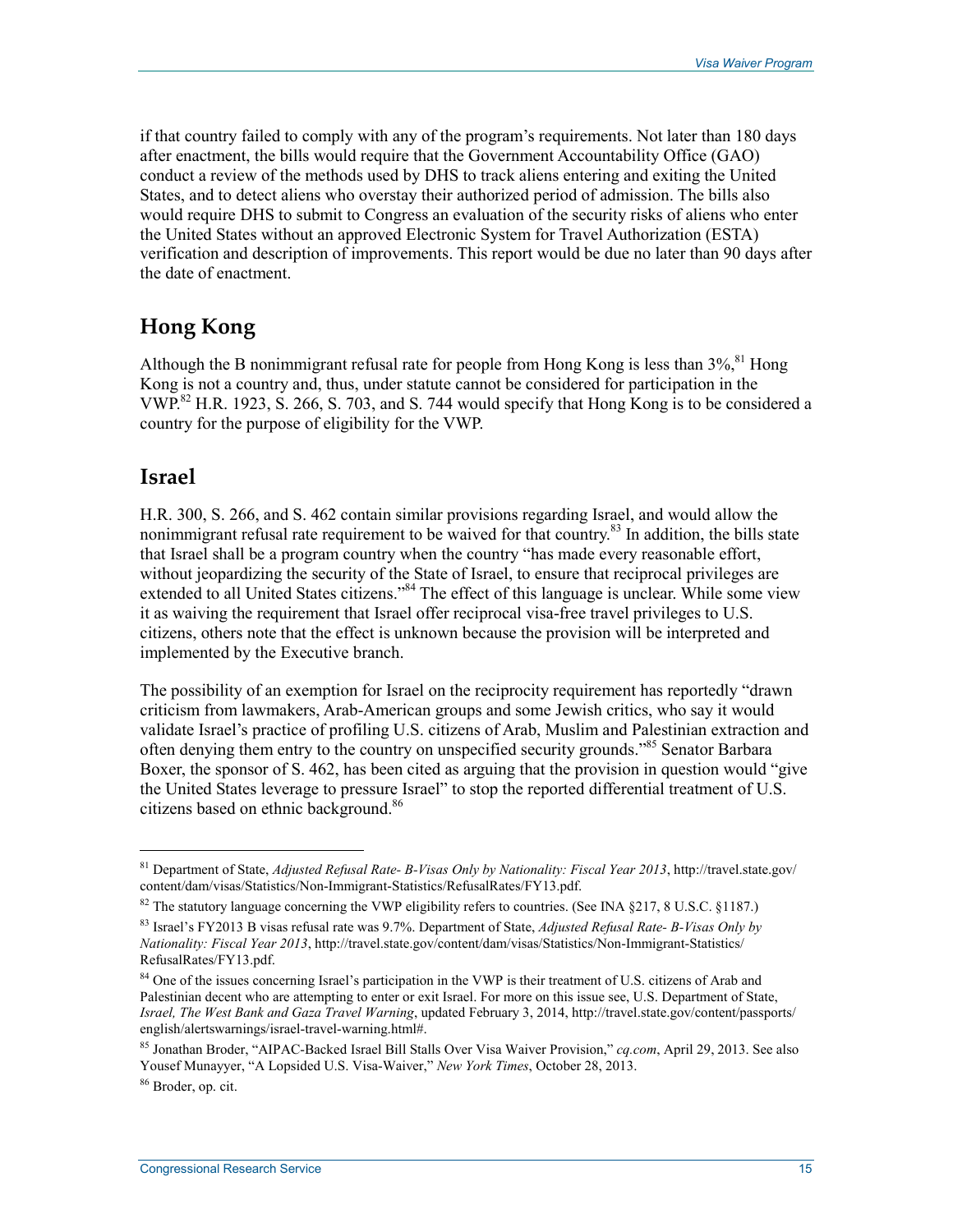Another bill, H.R. 938 would not provide any exemptions of the requirements for Israel, but would simply state that Israel should be designated a VWP country when it satisfies the requirements for inclusion.<sup>87</sup>

### **Virgin Islands Visa Waiver Program**

H.R. 1966 would create visa waiver program for nationals from Caribbean Community (CARICOM) nations entering the U.S. Virgin Islands for a maximum of 30 days. Countries that are members or associate members of the Caribbean Community (CARICOM)<sup>88</sup> would be eligible if their inclusion in the Virgin Islands Visa Waiver Program (VIVWP) would not represent a threat to the welfare, safety, or security of the United States or its territories and commonwealths. The bill would allow the Governor of the U.S. Virgin Islands to request that the Secretaries of the Interior and DHS add a particular country to the VIVWP. In determining whether to allow a nation to participate in the VIVWP, the Secretary of DHS, in consultation with the Secretaries of the Interior and DOS, would have to consider all relevant factors, including electronic travel authorizations, procedures for reporting lost and stolen passports, repatriation of aliens, rates of refusal for nonimmigrant visitor visas, overstays, exit systems, and information exchange.

<sup>87</sup> For more on these issues, see CRS Report RL33476, *Israel: Background and U.S. Relations*, by Jim Zanotti.

<sup>&</sup>lt;sup>88</sup> CARICOM member and associate members include Anguilla, Antigua and Barbuda, The Bahamas, Barbados, Belize, Bermuda, British Virgin Islands, Cayman Islands, Dominica, Grenada, Guyana, Haiti, Jamaica, Montserrat, Saint Lucia, St. Kitts and Nevis, St. Vincent and the Grenadines, Suriname, Trinidad and Tobago, and Turks and Caicos Islands.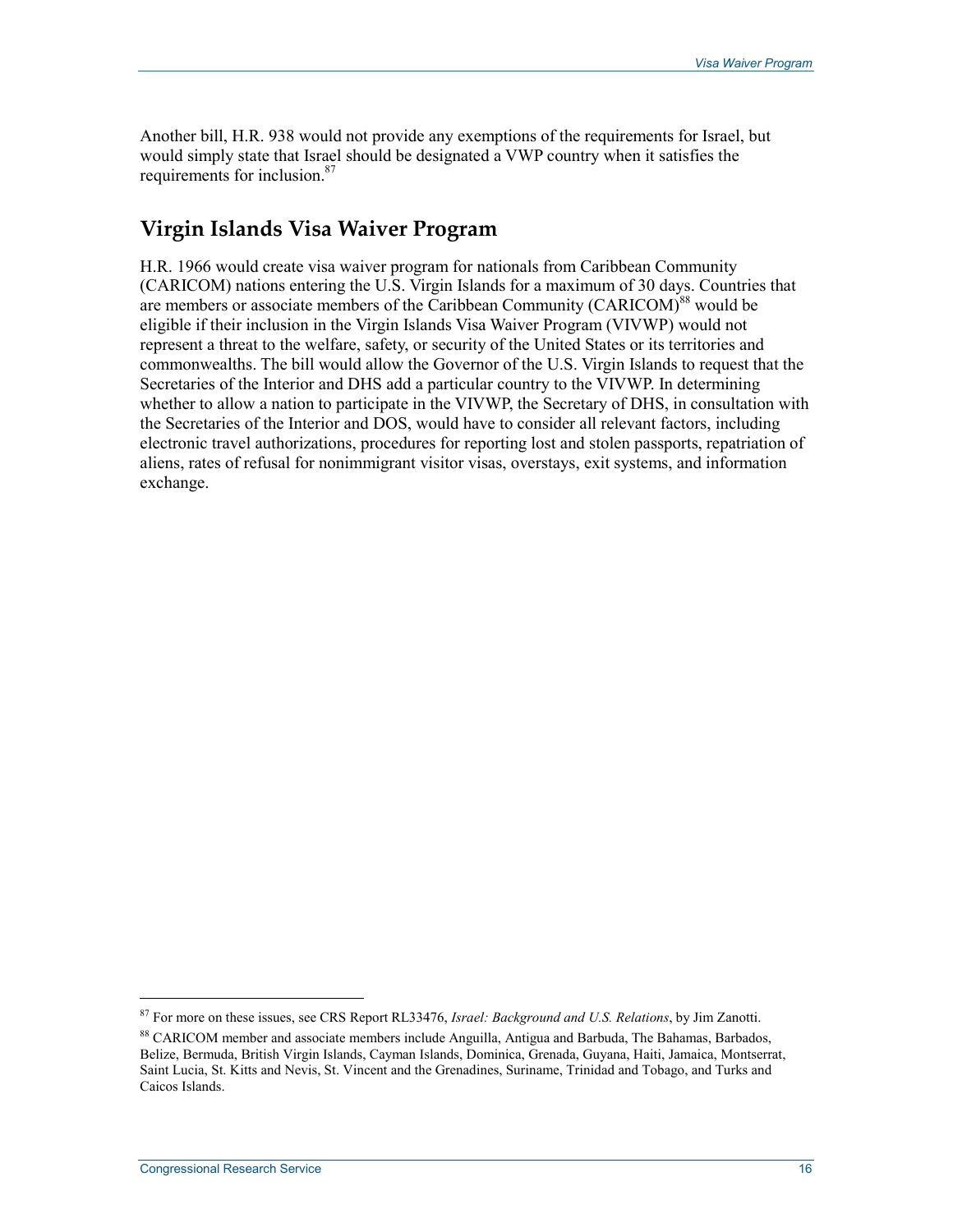# **Appendix. Legislative History**

### **Visa Waiver Pilot Program**

The Visa Waiver Program was established as a temporary program (Visa Waiver Pilot Program) by the Immigration Reform and Control Act of 1986 (P.L. 99-603). To become a program country under the pilot program, a country must have offered reciprocal privileges to U.S. citizens, and have had an average non-immigrant refusal rate of 2% for the previous two years with neither year's refusal rate exceeding 2.5%. Participation in the pilot program was originally limited to eight countries. Congress periodically passed legislation to extend the program's authorization, expand the number of countries allowed to participate in the program, and modify the qualifying criteria. Between 1986 and 1997, Congress passed the following five laws that made changes to the Visa Waiver Pilot Program:

- the Immigration Technical Corrections Act of 1988 (P.L. 100-525);
- the Immigration Act of 1990 (P.L. 101-649), which inserted further requirements for the program and removed the limit on the number of countries that could participate in the program;
- the Miscellaneous and Technical Immigration and Naturalization Amendments of 1991 (P.L. 102-232);
- the Immigration and Nationality Technical Corrections Act of 1994 (P.L. 103-416), which created a probationary status to allow countries whose nonimmigrant visa refusal rates were higher than 2% but less than 3.5% to enter the program on a probationary basis; and
- the Illegal Immigrant Reform and Immigrant Responsibility Act of 1996 (P.L. 104-208), which created a new type of probationary status for countries in the program that failed to meet certain criteria, and removed the probationary status that had allowed countries with nonimmigrant visa refusal rates higher than 2% but less than 3.5% to enter the program.

The pilot program was scheduled to expire on September 30, 1997, but temporary extensions were included in the Continuing Resolutions passed in the  $105<sup>th</sup>$  Congress.<sup>89</sup> The Commerce, Justice, State, and Judiciary (CJS) FY1998 Appropriations Act (P.L. 105-119) also contained an extension through April 30, 1998. In 1998, Congress passed legislation (P.L. 105-173) that not only extended the program through April 30, 2000, but made other changes to the standard by which countries are selected (designated) to participate in the VWP. $90$  By 1999, program participation had grown to include 29 countries. $91$ 

<sup>&</sup>lt;sup>89</sup> An extension of the pilot program was included in the first Continuing Resolution (P.L. 105-56 §117) for FY1998. The five subsequent Continuing Resolutions—P.L. 105-64, P.L. 105-68, P.L. 105-69, P.L. 105-71, and P.L. 105-84 simply extended the expiration date of the provisions in the first Continuing Resolution for FY1998 (P.L. 105-56).

 $90$  Originally, to qualify for the Visa Waiver Pilot Program countries needed to have had an average nonimmigrant refusal rate of no more than 2% over the past two fiscal years with neither year going above 2.5%. P.L. 105-173 added the criteria that a country could have a nonimmigrant refusal rate of less than 3% for the previous year and qualify for the program.

<sup>91</sup> The 29 countries were: Andorra, Argentina, Australia, Austria, Belgium, Brunei, Denmark, Finland, France, (continued...)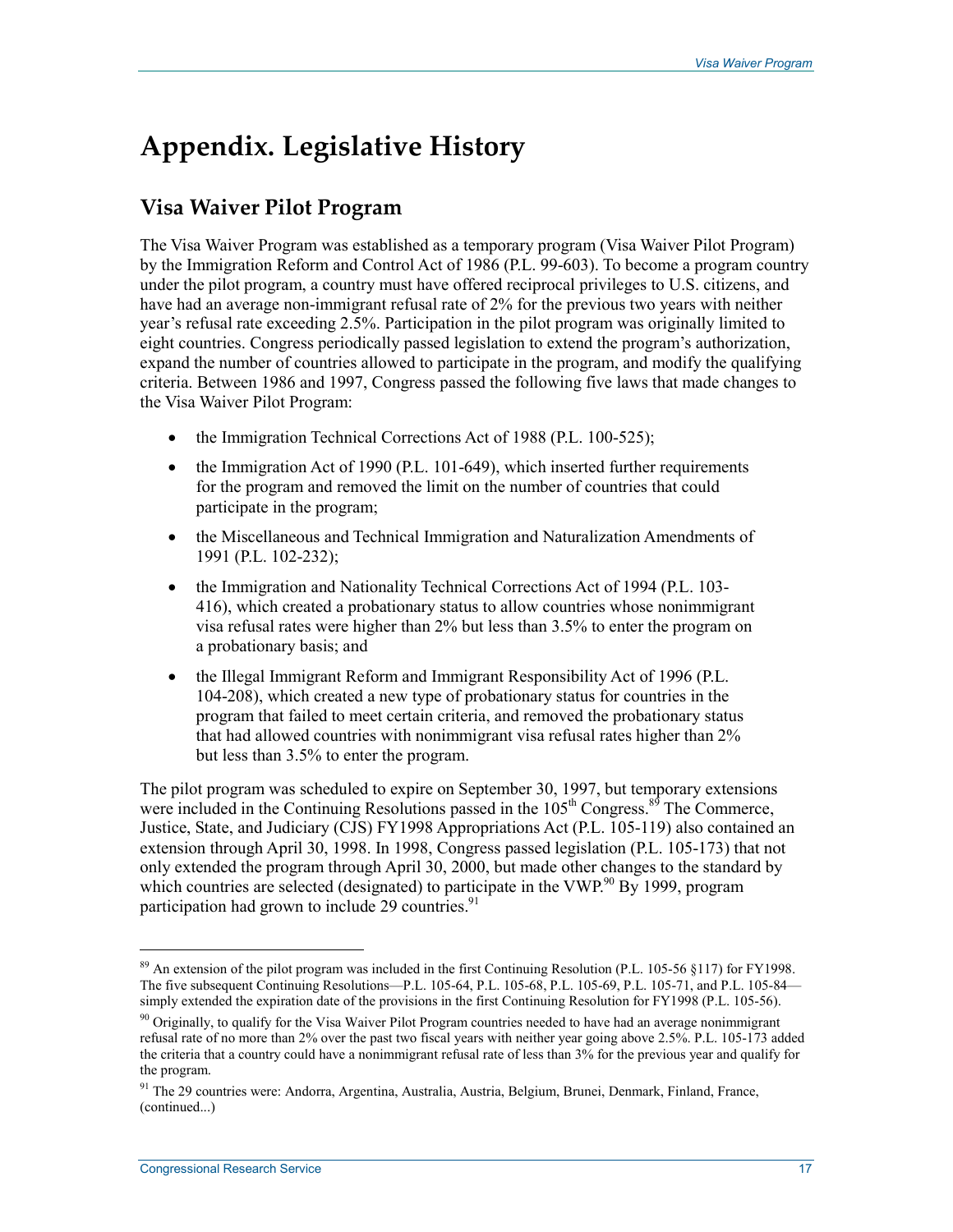#### **Visa Waiver Permanent Program Act**

On October 30, 2000, the Visa Waiver Permanent Program Act was signed into law (P.L. 106- 396). The statutory authority for the Visa Waiver Pilot Program had expired on April 30, 2000, but in the interim, the Commissioner of the former Immigration and Naturalization Service  $(INS)^{92}$  exercised the Attorney General's parole authority to extend the program temporarily.<sup>93</sup> Besides making this program's authorization permanent, the Visa Waiver Permanent Program Act included provisions designed to strengthen documentary and reporting requirements. P.L. 106- 396 included provisions that

- mandated that by October 1, 2007 all entrants under the VWP must have machine-readable passports;
- required that all visa waiver program applicants be checked against lookout systems;
- required ongoing evaluations of participating countries (not less than once every five years);
- required the collection of visa waiver program arrival/departure data at air and sea ports of entry; and
- required that the calculation of visa refusal rates for determining country eligibility shall not include any refusals based on race, sex, or disability.<sup>5</sup>

At the time, many maintained that P.L. 106-396 balanced the competing concerns of facilitating travel and tightening immigration controls.

### **USA Patriot Act of 2001**

The USA Patriot Act (P.L. 107-56), signed into law on October 26, 2001, advanced the deadline for all entrants under the VWP to have machine-readable passports to October 1, 2003, but allowed the Secretary of State to waive this requirement until October 1, 2007 if the VWP country could show that it was making progress toward issuing machine-readable passports. In addition, the USA Patriot Act directed the Secretary of State each year until 2007 to ascertain that designated VWP countries had established programs to develop tamper-resistant passports.

<sup>(...</sup>continued)

Germany, Iceland, Ireland, Italy, Japan, Liechtenstein, Luxembourg, Monaco, the Netherlands, New Zealand, Norway, Portugal, San Marino, Singapore, Slovenia, Spain, Sweden, Switzerland, the United Kingdom, and Uruguay. Argentina was removed from the VWP in February 2002, and Uruguay was removed in April 2003. From April 2003 until November 2008, the VWP included 27 countries. As of January 2014, there are 37 countries participating in the VWP.

<sup>&</sup>lt;sup>92</sup> The Homeland Security Act of 2002 (P.L. 107-296) abolished the Immigration and Naturalization Service (INS) and effective March 1, 2003, transferred most of its functions to three bureaus in the new Department of Homeland Security (DHS): Citizenship and Immigration Services (USCIS); Bureau of Immigration and Customs Enforcement (ICE); and, Bureau of Customs and Border Protection (CBP).

<sup>&</sup>lt;sup>93</sup> Parole is a temporary authorization to enter the United States and is normally granted when the alien's entry is determined to be in the public interest (INA  $\S212(d)(5)(A)$ ).

<sup>&</sup>lt;sup>94</sup> Many of these requirements were included to address shortcomings in the program, as identified by the Inspectors General of both the Departments of Justice and State.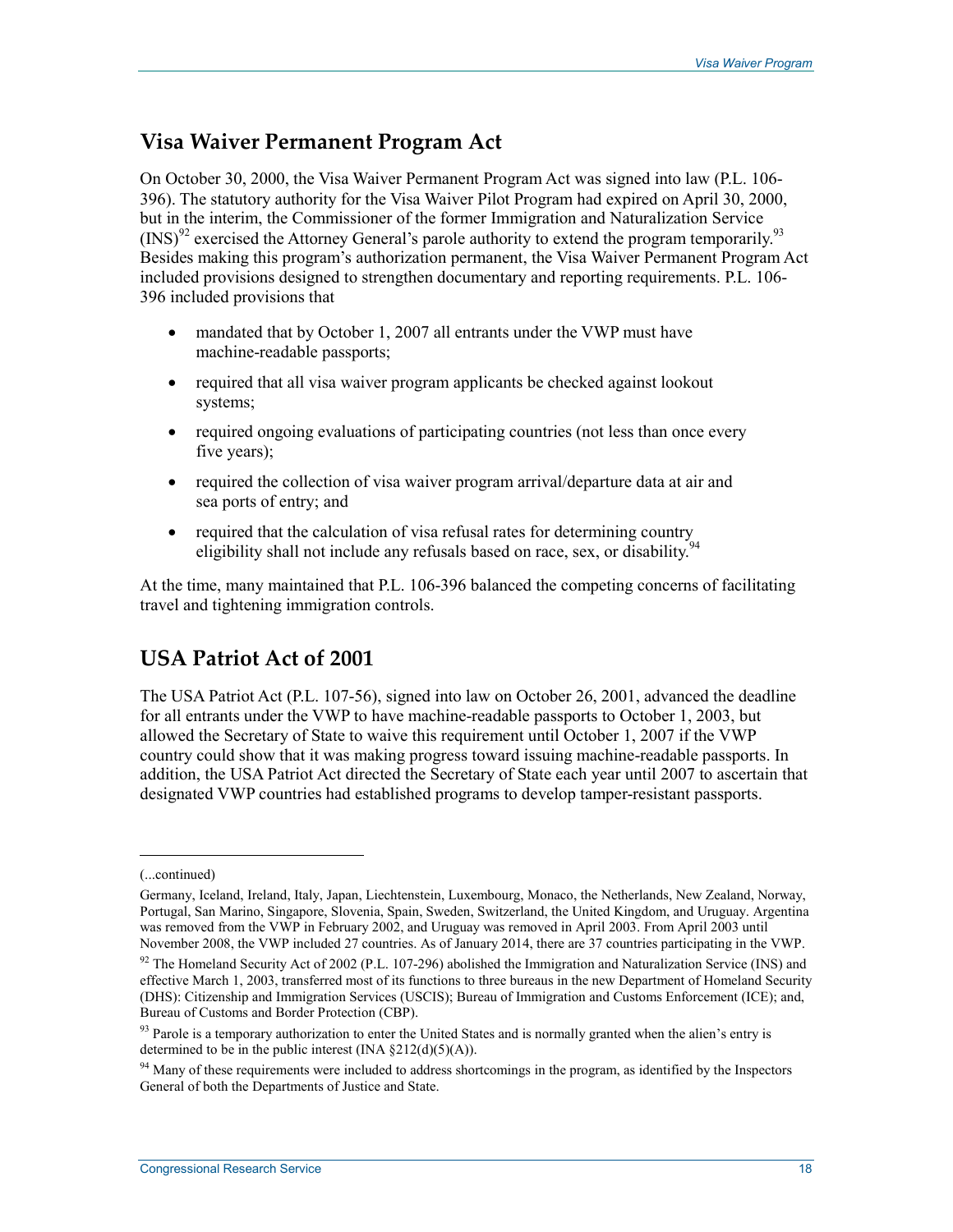On September 24, 2003, the Secretary of State extended the deadline for visitors from 21 VWP countries to present a machine-readable passport at the ports of entry until October 26, 2004.<sup>95</sup> At this time, an entrant under the VWP with a passport which is not machine-readable must obtain a visa to travel to the United States.

#### **Enhanced Border Security and Visa Entry Reform Act of 2002**

The Enhanced Border Security and Visa Entry Reform Act of 2002 (Border Security Act), <sup>96</sup> signed into law on May 14, 2002, required all VWP countries to certify that they report in a timely manner the theft of blank passports, and required, prior to admission in the United States, that all aliens who enter under the VWP are checked against a lookout system. The Border Security Act also mandated that by October 26, 2004, the government of each VWP country needed to certify that it has established a program to issue to its nationals machine-readable passports that are tamper-resistant and incorporate a biometric identifier.<sup>97</sup> The Border Security Act specified that any person applying for admission to the United States under the VWP must have a tamper-resistant, machine-readable passport with a biometric identifier unless the passport was issued prior to October 26, 2004. The USA Patriot Act established the deadline for all foreign nationals entering under the VWP to have machine-readable, tamper-resistant passports, and the new requirement of biometrics in the passports did not change the deadline in the USA Patriot Act for the presentation of machine-readable, tamper-resistant passports. The biometric passport requirement deadline was extended to October 27, 2005, by P.L. 108-299.<sup>98</sup> Thus, as of October 27, 2005 (the day after the new deadline), all entrants under the VWP were required to present machine-readable, tamper-resistant passports (as required by the USA Patriot Act, and P.L. 108- 299), but only passports issued after October 26, 2005, were required to have a biometric identifier.

Although Congress extended the deadline for VWP countries to certify that they had a program to issue machine-readable passports with biometric identifiers, most VWP countries would have been unable to meet the new, October 26, 2005, deadline, especially if the biometric requirement could only have been fulfilled by countries who had electronic data chips in their passports (epassports). In addition, there was resistance in Congress to grant another extension of the biometric deadline.<sup>99</sup> As a result, the U.S. government clarified that a digitized photograph printed on a data page in the passport would count as a biometric for the October 26, 2005, requirement. Thus, only France and Italy were unable to meet the new deadline, but have since come into compliance. In addition, any passports used by VWP travelers issued after October 26, 2006, requires integrated chips with information from the data page (e-passports).

<sup>&</sup>lt;sup>95</sup> The 21 countries granted a postponement were: Australia, Austria, Denmark, Finland, France, Germany, Iceland, Ireland, Italy, Japan, Monaco, the Netherlands, New Zealand, Norway, Portugal, San Marino, Singapore, Spain, Sweden, Switzerland, and the United Kingdom. On November 11, 2003, Luxembourg was granted an extension of the deadline.

<sup>96</sup> P.L. 107-173. The original bill, H.R. 3525, was sponsored by Representative F. James Sensenbrenner.

 $97$  The act tasked the International Civil Aviation Organization (ICAO) with developing the biometric standard.

<sup>&</sup>lt;sup>98</sup> Signed into law on August 9, 2004.

 $99$  For example, see letter from Rep. F. James Sensenbrenner, Jr., to Luc Frieden, President of the European Counsel of Ministers, and Franco Frattini, Vice-President of the European Commission, April 7, 2005.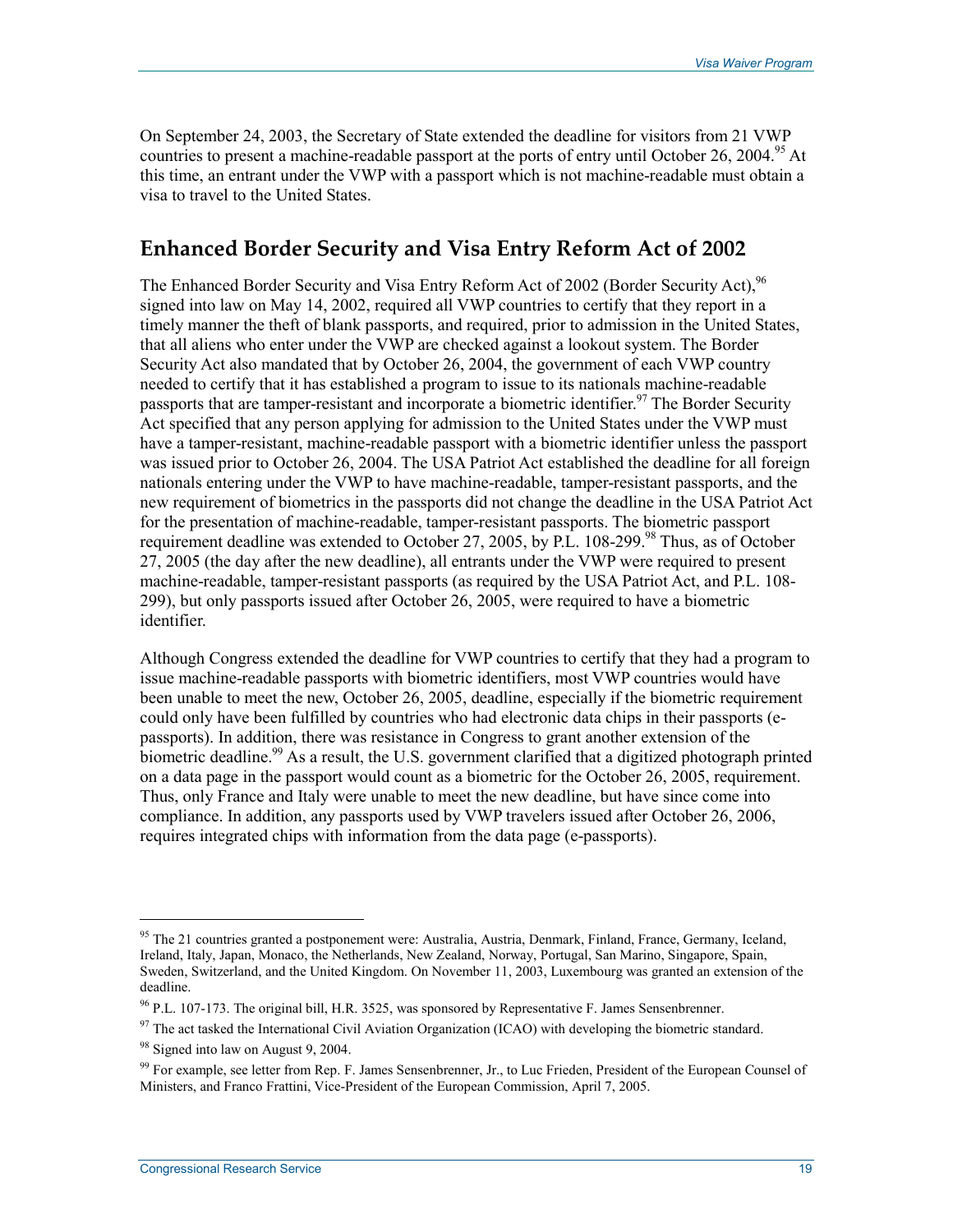### **The Intelligence Reform and Terrorism Prevention Act of 2004**

P.L. 108-458,<sup>100</sup> the Intelligence Reform and Terrorism Prevention Act of 2004, added the requirement that by October 26, 2006, as a condition of being in the VWP, each VWP country must certify that it is developing a program to issue tamper-resistant, machine-readable visa documents that incorporate biometric identifiers which are verifiable at the country's port of entry.

### **Implementing the 9/11 Commission Recommendations Act of 2007**

Signed into law on August 3, 2007, Section 711 of P.L. 110-53 (H.R. 1) allowed the Secretary of DHS, in consultation with the Secretary of DOS, to waive the nonimmigrant refusal rate requirement for admission to the VWP on the date on which the Secretary of DHS certified to Congress that an air exit system is in place that can verify the departure of not less than 97% of foreign nationals that exit through U.S. airports. In addition, the Secretary of DHS also had to certify to Congress that the electronic travel authorization system (discussed below) is operational, prior to being able to waive the nonimmigrant refusal rate requirement. Until June 30, 2009, the air exit system did not need to incorporate biometric identifiers; however, after that date, if the air exit system is unable to match an alien's biometric information with relevant watch lists and manifest information, the Secretary of DHS's authority to waive the nonimmigrant refusal rate is suspended until the air exit system has the specified biometric capacity.

For admission to the VWP, a country who receives a refusal rate waiver also has to

- meet all the security requirements of the program;
- be determined by the Secretary of DHS to have a totality of security risk mitigation measures which provide assurances that the country's participation in the program would not compromise U.S. law enforcement and security interests, or the enforcement of U.S. immigration laws;
- have had a sustained reduction in visa refusal rates, and have existing conditions for the rates to continue to decline;
- have cooperated with the United States on counterterrorism initiatives and information sharing before the date of its designation, and be expected to continue such cooperation; and
- have, during the previous fiscal year, a nonimmigrant visas refusal rate of not more than 10%, or an overstay rate that did not exceed the maximum overstay rate established by the Secretaries of DHS and DOS for countries receiving waivers of the nonimmigrant refusal rate to participate in the VWP the program.

P.L. 110-53 also specified that in determining whether to waive the nonimmigrant refusal rate requirement, the Secretary of DHS, in consultation with the Secretary of DOS, may take into consideration other factors affecting U.S. security, such as the country's airport security and passport standards, whether the country has an effective air marshal program, and the estimated overstay rate for nationals from the country.

<sup>&</sup>lt;sup>100</sup> The original bill, H.R. 2845, was sponsored by Senator Susan M. Collins and signed into law on December 17, 2004.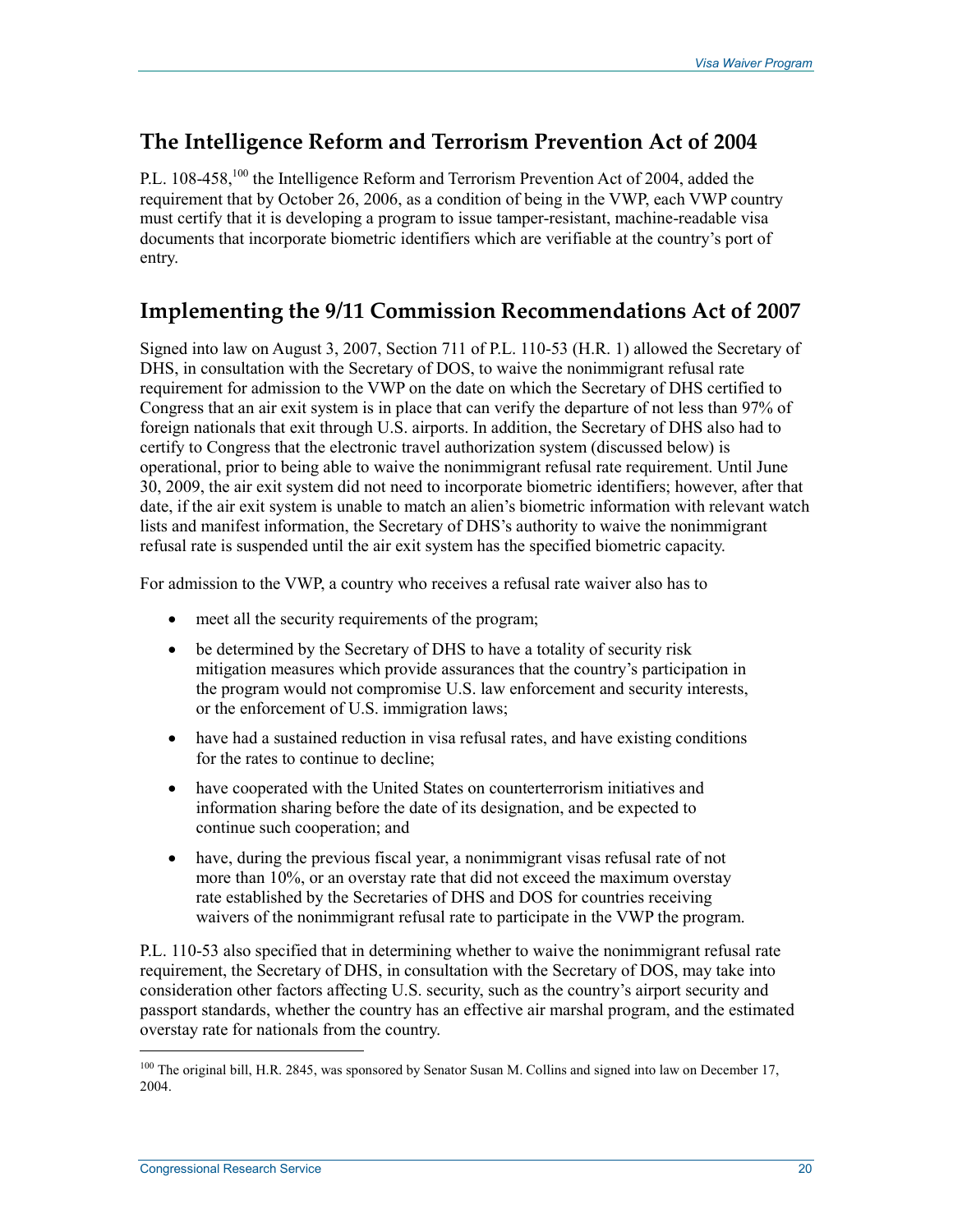In addition, P.L. 110-53 made several changes to the criteria to qualify as a VWP country, which were intended to enhance the security of the program. As previously mentioned, the act mandated that the Secretary of DHS, in consultation with the Secretary of State, develop and implement an electronic travel authorization system (the system),  $\frac{101}{101}$  through which each alien electronically provides, in advance of travel, the biographical information necessary to determine whether the alien is eligible to travel to the United States and enter under the VWP. Aliens using the system are charged a fee that is required to be set at a level so that the cost of creating and administering the system is covered by the fees.

P.L. 110-53 also required the Secretary of DHS, no later than one year after enactment, to establish an exit system that records the departure of every alien who entered under the VWP and left the United States by air. The exit system is required to match the alien's biometric information against relevant watch lists and immigration information, and compare such biographical information against manifest information collected by airlines to confirm that the alien left the United States.<sup>102</sup>

Furthermore, under P.L. 110-53, to participate in the VWP, countries are required to enter into an agreement with the United States to report or make available through INTERPOL information about the theft or loss of passports. The agreements have to specify strict time limits for the reporting of this information. In addition, to be part of the VWP, countries have to accept the repatriation of any citizen, former citizen, or national against whom a final order of removal is issued no later than three weeks after the order is issued. Also, the countries are required to enter into an agreement with the United States to share information regarding whether a national of that country traveling to the United States represents a threat to U.S. security or welfare. The act requires the Secretary of DHS to provide technical assistance to VWP countries to assist the countries in fulfilling the requirements of the program.

In addition, P.L. 110-53 requires the Director of National Intelligence to conduct intelligence assessments of countries. For new VWP countries, the reviews must occur prior to their admittance into the VWP. For existing VWP countries, the reviews should be done in conjunction with the biannual country reviews.

The act also requires the Director of National Intelligence to immediately inform the Secretary of DHS of any current and credible threat of imminent danger to the United States or its citizens that originates from a VWP country. Upon receiving such notification, the Secretary of DHS, in consultation with the Secretary of DHS, may suspend a country from the VWP without any prior notice. Once the country's participation in the VWP no longer poses a security threat, the Secretary of DHS shall reinstate the country in the VWP.

<sup>&</sup>lt;sup>101</sup> The system as implemented is known as the Electronic System for Travel Authorization (ESTA).

<sup>&</sup>lt;sup>102</sup> This exit system is not necessarily the same as the exit system required for the nonimmigrant refusal rate waiver authority. DHS appears to have incorporated this requirement as part of the exit portion of automated entry and exit data system known as US-VISIT.